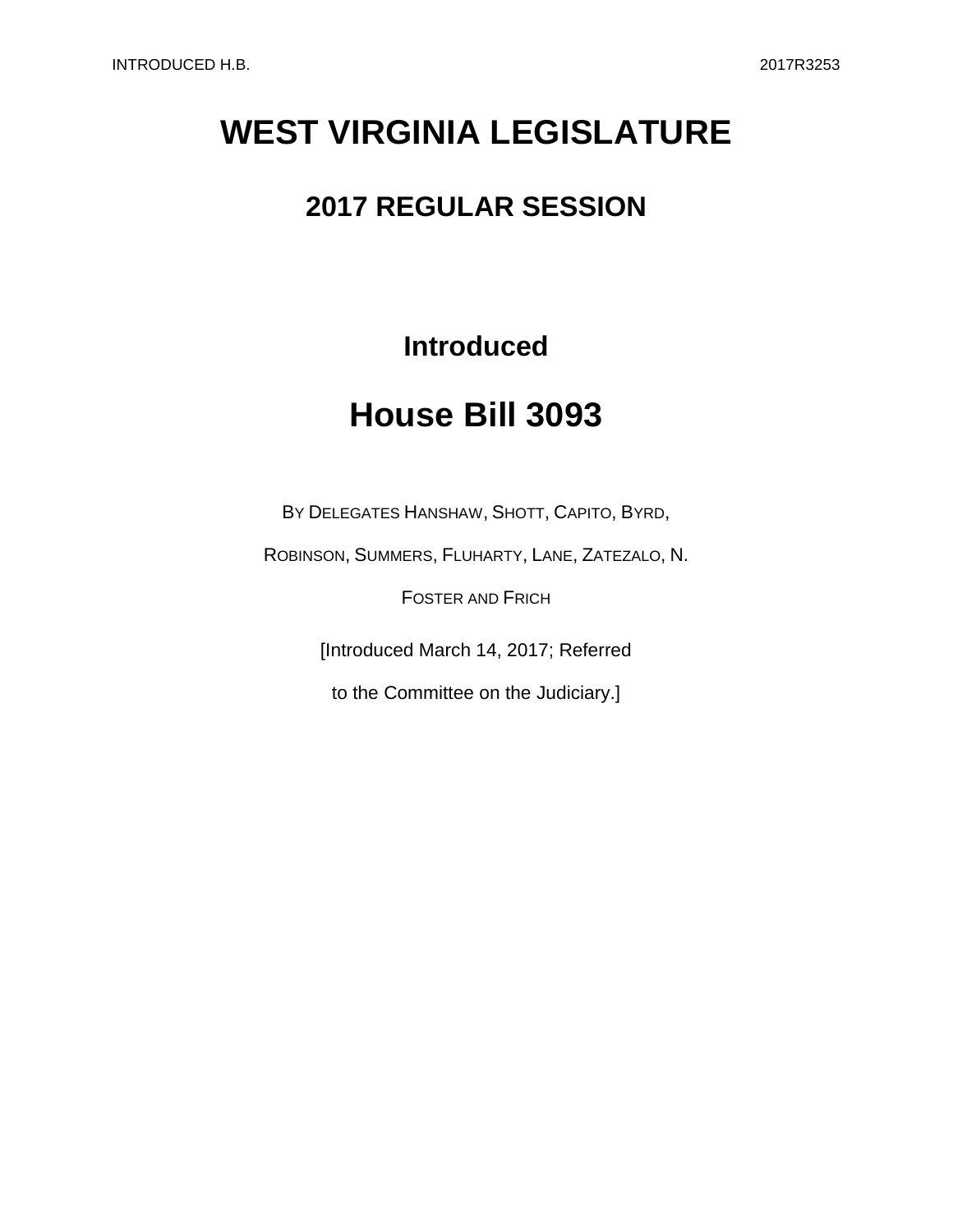| 1              | A BILL to repeal §31-15C-1, §31-15C-2, §31-15C-3, §31-15C-4, §31-15C-5, §31-15C-6, §31-       |
|----------------|-----------------------------------------------------------------------------------------------|
| $\overline{2}$ | 15C-7, §31-15C-8, §31-15C-9, §31-15C-12 and §31-15C-13 of the Code of West Virginia,          |
| 3              | 1931, as amended; and to amend said code by adding thereto a new chapter, designated          |
| 4              | §31G-1-1, §31G-1-2, §31G-1-3, §31G-1-4, §31G-1-5, §31G-1-6, §31G-1-7, §31G-1-8,               |
| 5              | §31G-1-9, §31G-1-10, §31G-1-11, §31G-1-12, §31G-1-13; §31G-1-14, §31G-2-1, §31G-              |
| 6              | 2-2, §31G-2-3, §31G-2-4, §31G-2-5, §31G-2-6, §31G-2-7, §31G-2-8, §31G-2-9, §31G-2-            |
| 7              | 10, §31G-2-11, §31G-2-12, §31G-2-13; §31G-2-14, §31G-2-15, §31G-2-16, §31G-2-17,              |
| 8              | §31G-2-18, §31G-2-19, §31G-2-20, §31G-2-21, §31G-2-22, §31G-2-23, §31G-2-24,                  |
| $9\,$          | §31G-2-25, §31G-2-26, §31G-2-27; §31G-2-28, §31G-3-1, §31G-3-2, §31G-4-1, §31G-4-             |
| 10             | 2, §31G-4-3, §31G-5-1 and §31G-5-2, all relating to establishing Broadband                    |
| 11             | Enhancement and Expansion Policies; re-establishing the Broadband Enhancement                 |
| 12             | Council; defining terms; revising council powers and duties; directing council to publish an  |
| 13             | annual assessment and map of broadband in the state; authorizing council to create an         |
| 14             | interactive map of broadband services; revising terms for retention of expert consultants;    |
| 15             | authorizing collection of data by council; authorizing creation of guideline and              |
| 16             | recommendation to the Legislature for pilot project for municipalities and counties to form   |
| 17             | non-profit cooperative associations for internet services; authorizing creation of guideline  |
| 18             | and recommendation to the Legislature for voluntary pipeline donation program to facilitate   |
| 19             | broadband services; authorizing creation of guideline and recommendation to the               |
| 20             | Legislature for easement program to facilitate broadband services; authorizing council to     |
| 21             | seek, utilize and dispense non-state funding and grants; providing for legislative            |
| 22             | rulemaking authority; authorizing formation of cooperative associations for internet          |
| 23             | services; providing for who may organize a cooperative association; defining terms; setting   |
| 24             | forth legislative findings and purpose; establishing the powers of such associations; setting |
| 25             | forth all conditions, rights and responsibilities of such cooperative associations; declaring |
| 26             | that cooperative association not deemed a restraint in trade; providing for the application   |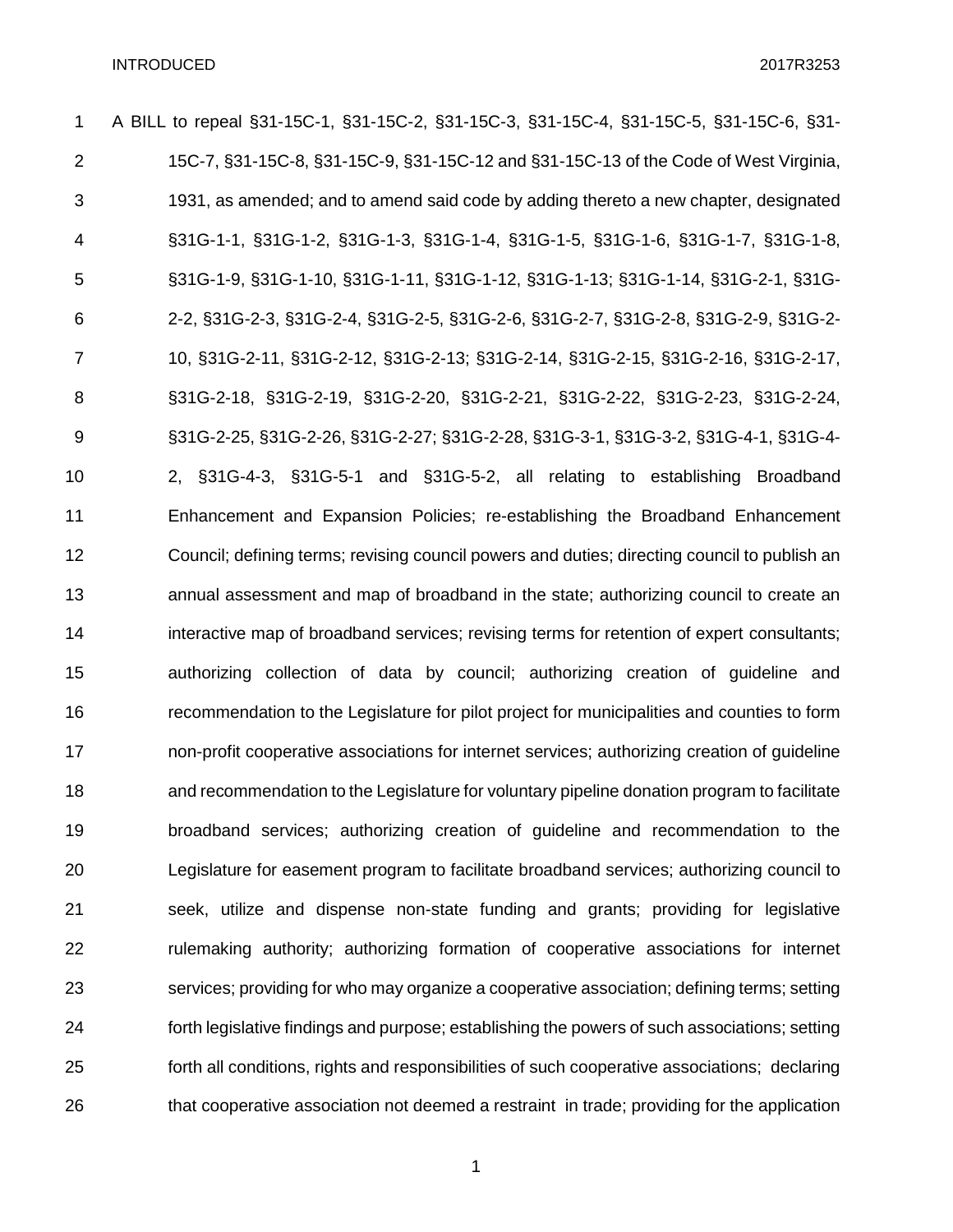of corporation laws; providing for microtrenching; defining terms; providing for make-ready pole access; defining terms; setting forth procedure for attaching items to third-party facilities and poles; providing for exceptions to make-ready pole access; prohibiting internet service providers from advertising or including as a contract term the downstream data rate or upstream data rate service solely in terms of the maximum anticipated data rate or as an "up to" speed; authorizing advertisement or contracting in terms of minimum data speeds; declaring violation to be an unfair or deceptive act or practice; and authorizing enforcement and remedy under the Consumer Credit and Protection Act.

*Be it enacted by the Legislature of West Virginia:*

 That §31-15C-1, §31-15C-2, §31-15C-3, §31-15C-4, §31-15C-5, §31-15C-6, §31-15C-7, §31-15C-8, §31-15C-9, §31-15C-12 and §31-15C-13 of the Code of West Virginia, 1931, as amended, be repealed; and that said code be amended by adding thereto a new chapter, designated §31G-1-1, §31G-1-2, §31G-1-3, §31G-1-4, §31G-1-5, §31G-1-6, §31G-1-7, §31G-1- 8, §31G-1-9, §31G-1-10, §31G-1-11, §31G-1-12, §31G-1-13; §31G-1-14, §31G-2-1, §31G-2-2, §31G-2-3, §31G-2-4, §31G-2-5, §31G-2-6, §31G-2-7, §31G-2-8, §31G-2-9, §31G-2-10, §31G-2- 11, §31G-2-12, §31G-2-13; §31G-2-14, §31G-2-15, §31G-2-16, §31G-2-17, §31G-2-18, §31G-2- 19, §31G-2-20, §31G-2-21, §31G-2-22, §31G-2-23, §31G-2-24, §31G-2-25, §31G-2-26, §31G-2- 27; §31G-2-28, §31G-3-1, §31G-3-2, §31G-4-1, §31G-4-2, §31G-4-3, §31G-5-1 and §31G-5-2, all to read as follows:

### **CHAPTER 31G. BROADBAND ENHANCEMENT AND EXPANSION POLICIES**

#### **ARTICLE 1. BROADBAND ENHANCEMENT COUNCIL.**

#### **§31G-1-1. Legislative findings and purpose.**

- 1 The Legislature finds as follows:
- (1) That it is a primary goal of the Governor, the Legislature and the citizens of this state,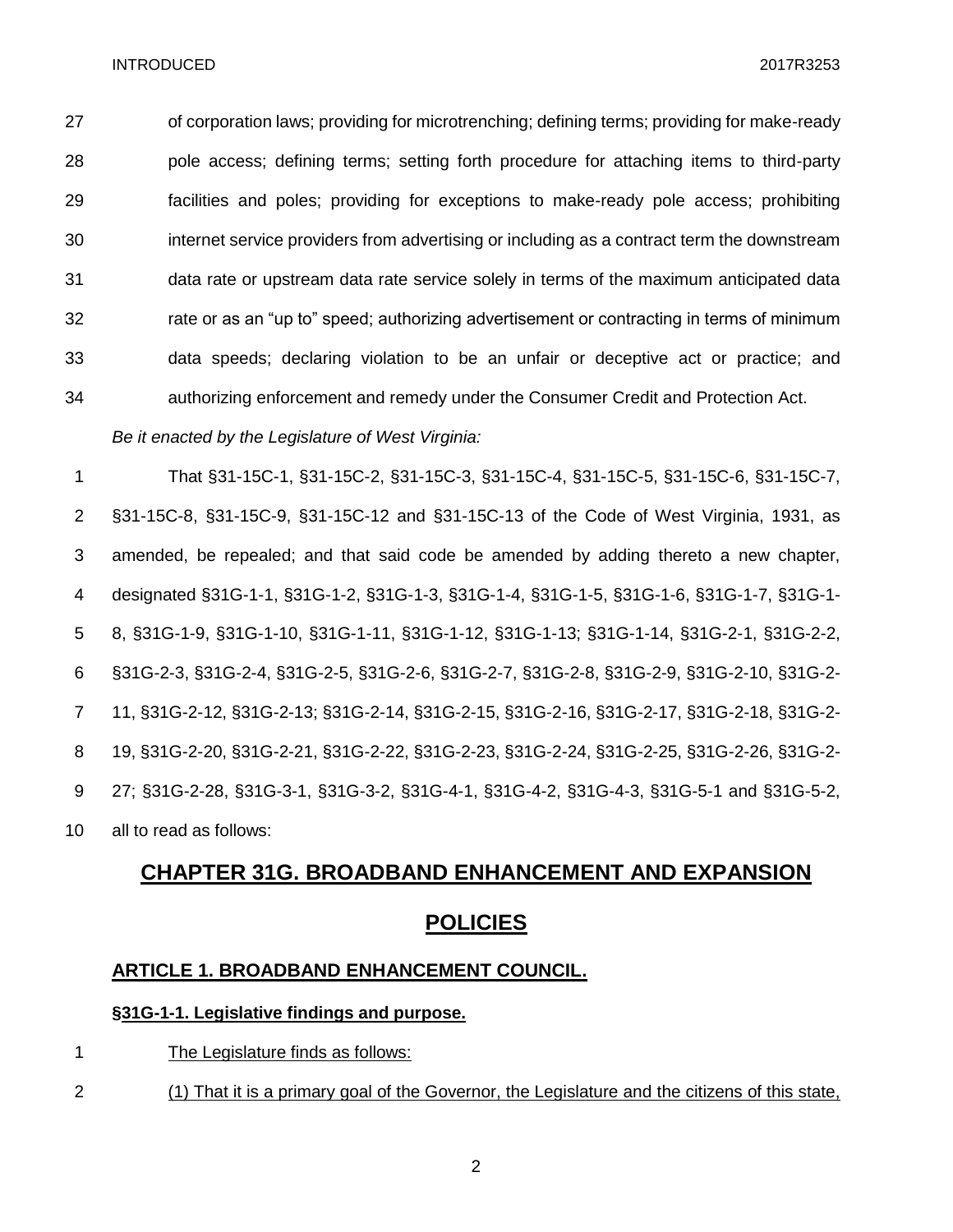| 3              | by the year 2020, to make every municipality, community, and rural area in this state, border to       |
|----------------|--------------------------------------------------------------------------------------------------------|
| 4              | border, accessible to Internet communications through the expansion, extension and general             |
| 5              | availability of broadband services and technology.                                                     |
| 6              | (2) That although market-driven deployment has extended broadband access to most of                    |
| $\overline{7}$ | West Virginia's cities, towns, and other concentrated population areas, some areas of the state,       |
| 8              | mostly rural, remain unserved.                                                                         |
| 9              | (3) That based upon the same network principles that providers of telephony services                   |
| 10             | have faced since the inception of the telecommunications industry, rising fixed costs and              |
| 11             | technological limitations prohibit broadband networks from being extended into rural areas where       |
| 12             | the level of demand in sparsely populated areas may not justify the required costs of construction.    |
| 13             | (4) That the unique topography and demography of this state that hinders the provision of              |
| 14             | broadband access to rural areas of the state specifically disadvantages the elderly and low-           |
| 15             | income households that are the least likely to own computers or subscribe to Internet service. In      |
| 16             | light of these topographical and demographic challenges, any attempt to fill the gaps in West          |
| 17             | Virginia's broadband availability must be organized according to the levels of demand in the           |
| 18             | various unserved areas to which service is sought to be extended.                                      |
| 19             | (5) That, in particular, fair and equitable access to twenty-first century technology that will        |
| 20             | maximize the functionality of educational resources and educational facilities that are conducive      |
| 21             | to enabling our children to be exposed to and to receive the best of future teaching and learning      |
| 22             | is absolutely essential to this state. A quality educational system of the twenty-first century should |
| 23             | have access to the best technology tools and processes. Administrators should have, among              |
| 24             | other things, the electronic resources to monitor student performance, to manage data, and to          |
| 25             | communicate effectively. In the classroom, every teacher in every school should be provided with       |
| 26             | online access to educational technology resources and the ability to deliver content standard and      |
| 27             | objectives to the students of West Virginia. Schools of the twenty-first century require facilities    |
| 28             | that accommodate changing technologies and twenty-first century instructional processes.               |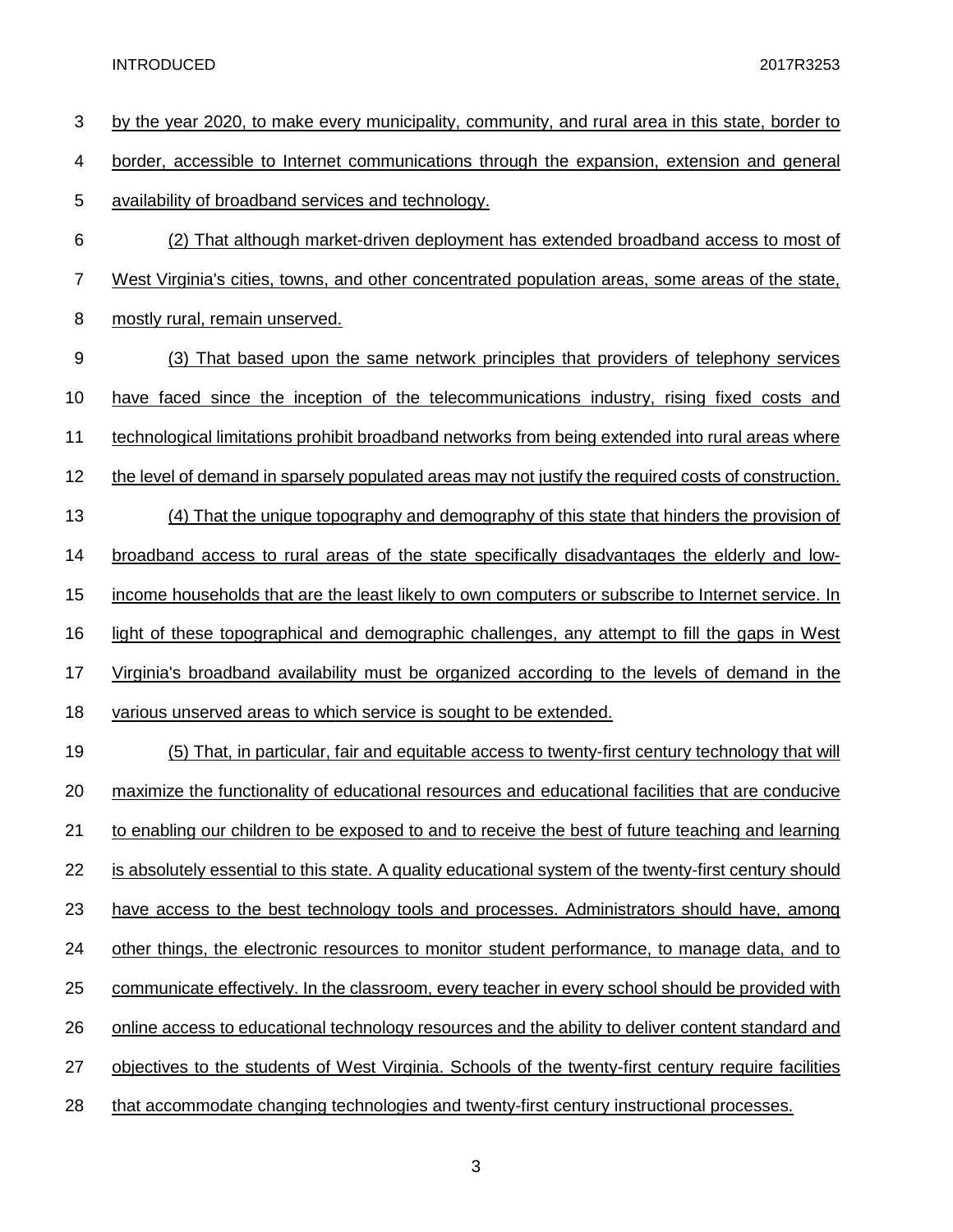| 29               | <u>(6) Accordingly, it is the purpose of the Legislature to provide for the development of</u>     |
|------------------|----------------------------------------------------------------------------------------------------|
| 30               | policies, plans, processes and procedures to be employed and dedicated to extending broadband      |
| 31               | access to West Virginians, and to their families, by stimulating demand for those services and for |
| 32               | encouraging and facilitating the construction of the necessary infrastructure to meet their needs  |
| 33               | and demands.                                                                                       |
|                  | §31G-1-2. Definitions.                                                                             |
| 1                | For the purposes of this article:                                                                  |
| $\overline{2}$   | "Broadband" or "broadband service" means any service providing advanced<br>(1)                     |
| 3                | telecommunications capability with the same downstream data rate and upstream data rate as is      |
| 4                | specified by the Federal Communications Commission and that does not require the end-user to       |
| 5                | dial up a connection that has the capacity to always be on, and for which the transmission speeds  |
| 6                | are based on regular available bandwidth rates, not sporadic or burstable rates, with latency      |
| 7                | suitable for real-time applications and services such as voice-over Internet protocol and video    |
| 8                | conferencing, and with monthly usage capacity reasonably comparable to that of residential         |
| $\boldsymbol{9}$ | terrestrial fixed broadband offerings in urban areas: Provided,<br>That as the Federal             |
| 10               | Communications Commission updates the downstream data rate and the upstream data rate the          |
| 11               | council will publish the revised data rates in the State Register within sixty days of the federal |
| 12               | update.                                                                                            |
| 13               | (2) "Council" means the Broadband Enhancement Council.                                             |
| 14               | (3) "Downstream data rate" means the transmission speed from the service provider                  |
| 15               | source to the end-user.                                                                            |
| 16               | (4) "Internet protocol address" or "IP address" means a unique string of numbers                   |
| 17               | separated by periods that identifies each computer using the Internet Protocol to communicate      |
| 18               | over a network.                                                                                    |
| 19               | (5) "Upstream data rate" means the transmission speed from the end-user to the service             |
| 20               | provider source.                                                                                   |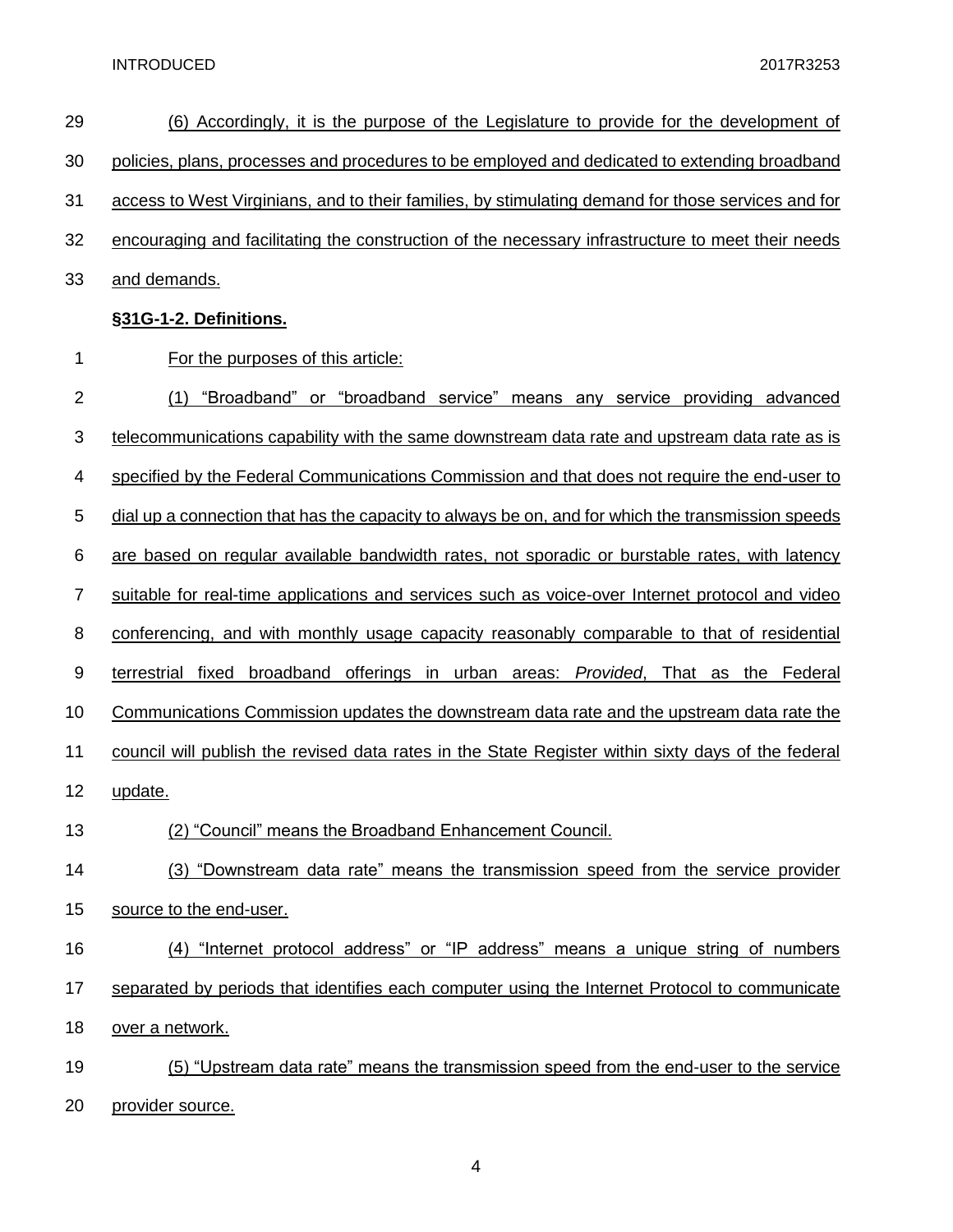| 21             | (6) "Unserved area" means a community that has no access to broadband service.                     |
|----------------|----------------------------------------------------------------------------------------------------|
|                | §31G-1-3. Broadband Enhancement Council; members of council; administrative support.               |
| 1              | (a) The Broadband Enhancement Council is hereby established. The council is a                      |
| $\overline{2}$ | governmental instrumentality of the state. The exercise by the council of the powers conferred by  |
| 3              | this article and the carrying out of its purpose and duties are considered and held to be, and are |
| 4              | hereby determined to be, essential governmental functions and for a public purpose. The council    |
| 5              | is created under the Department of Commerce for administrative, personnel and technical support    |
| 6              | services only.                                                                                     |
| $\overline{7}$ | (b) The council shall consist of thirteen voting members, designated as follows:                   |
| 8              | (1) The Secretary of Commerce or his or her designee;                                              |
| 9              | (2) The Department of Administration Chief Technology Officer or his or her designee; and          |
| 10             | (3) The Vice Chancellor for Administration of the Higher Education Policy Commission or            |
| 11             | his or her designee:                                                                               |
| 12             | (4) The State Superintendent of Schools or his or her designee; and                                |
| 13             | (5) Nine public members that serve at the will and pleasure of the Governor and are                |
| 14             | appointed by the Governor with the advice and consent of the Senate, as follows:                   |
| 15             | (i) One member representing users of large amounts of broadband services in this state;            |
| 16             | (ii) One member from each congressional district representing rural business users in this         |
| 17             | state;                                                                                             |
| 18             | (iii) One member from each congressional district representing rural residential users in          |
| 19             | this state;                                                                                        |
| 20             | (iv) One member representing urban business users in this state; and                               |
| 21             | (v) One member representing urban residential users in this state.                                 |
| 22             | (6) In addition to the thirteen voting members of the council, the President of the Senate         |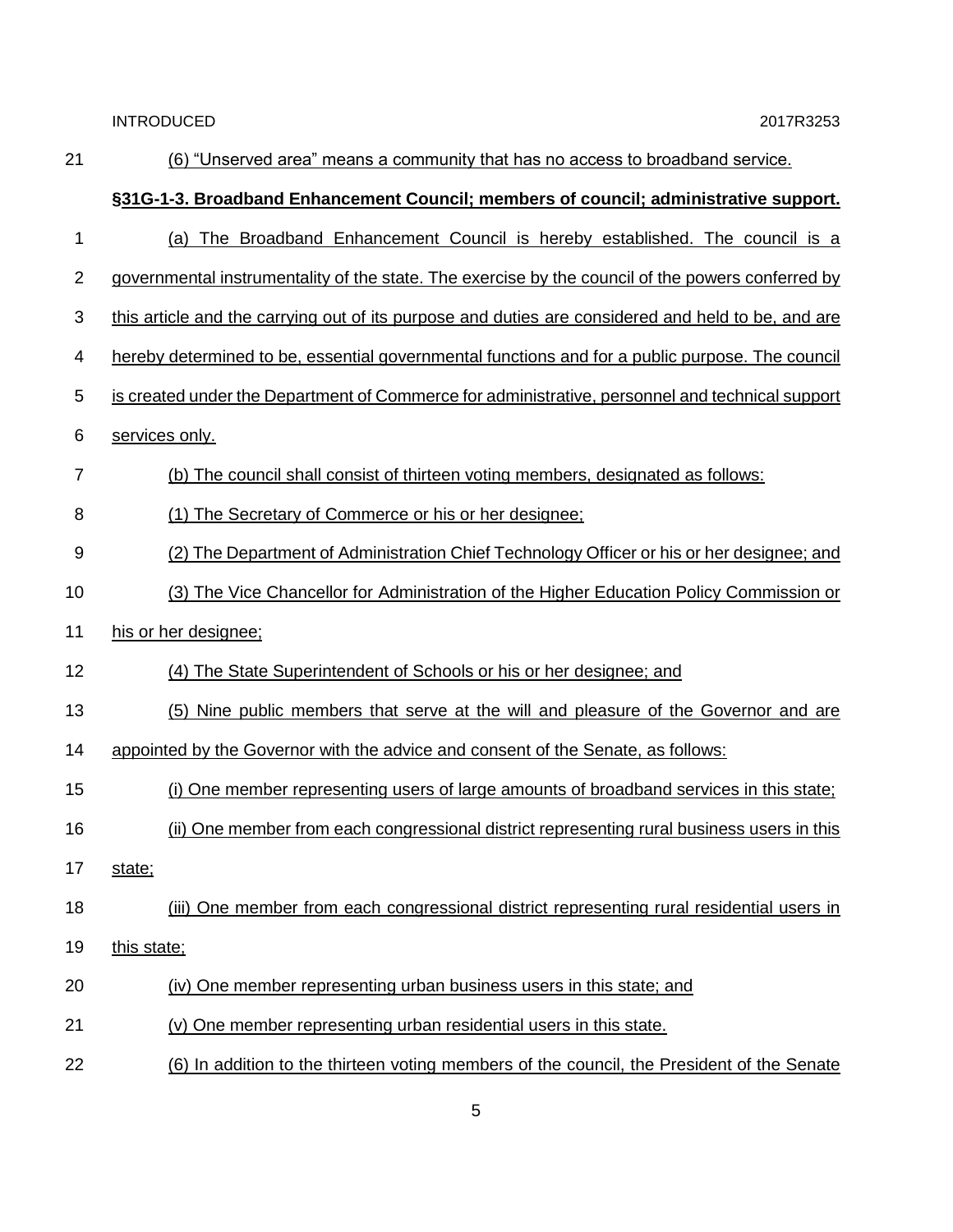| 23 | shall name two senators from the West Virginia Senate, one from each party, and the Speaker of       |
|----|------------------------------------------------------------------------------------------------------|
| 24 | the House shall name two delegates from the West Virginia House of Delegates, one from each          |
| 25 | party, each to serve in the capacity of an ex officio, nonvoting advisory member of the council.     |
| 26 | (c) The Secretary of Commerce shall chair the first meeting at which time a chair and vice           |
| 27 | chair shall be elected from the members of the council. In the absence of the chair, the vice chair  |
| 28 | shall serve as chair. The council shall appoint a secretary-treasurer who need not be a member       |
| 29 | of the council and who, among other tasks or functions designated by the council, shall keep         |
| 30 | records of its proceedings.                                                                          |
| 31 | (d) The council may appoint committees or subcommittees to investigate and make                      |
| 32 | recommendations to the full council. Members of these committees or subcommittees need not           |
| 33 | be members of the council.                                                                           |
| 34 | (e) Seven voting members of the council constitute a quorum and the affirmative vote of              |
| 35 | a simple majority of those members present is necessary for any action taken by vote of the          |
| 36 | council.                                                                                             |
| 37 | (f) The gubernatorial appointed members shall be deemed part-time public officials, and              |
| 38 | may pursue and engage in another business or occupation or gainful employment. Any person            |
| 39 | employed by, owning an interest in or otherwise associated with a broadband deployment project,      |
| 40 | project sponsor or project participant may serve as a council member and is not disqualified from    |
| 41 | serving as a council member because of a conflict of interest prohibited under section five, article |
| 42 | two, chapter six-b of this code and is not subject to prosecution for violation of said section when |
| 43 | the violation is created solely as a result of his or her relationship with the broadband deployment |
| 44 | project, project sponsor or project participant so long as the member recuses himself or herself     |
| 45 | from board participation regarding the conflicting issue in the manner set forth in section five,    |
| 46 | article two, chapter six-b of this code and the legislative rules promulgated by the West Virginia   |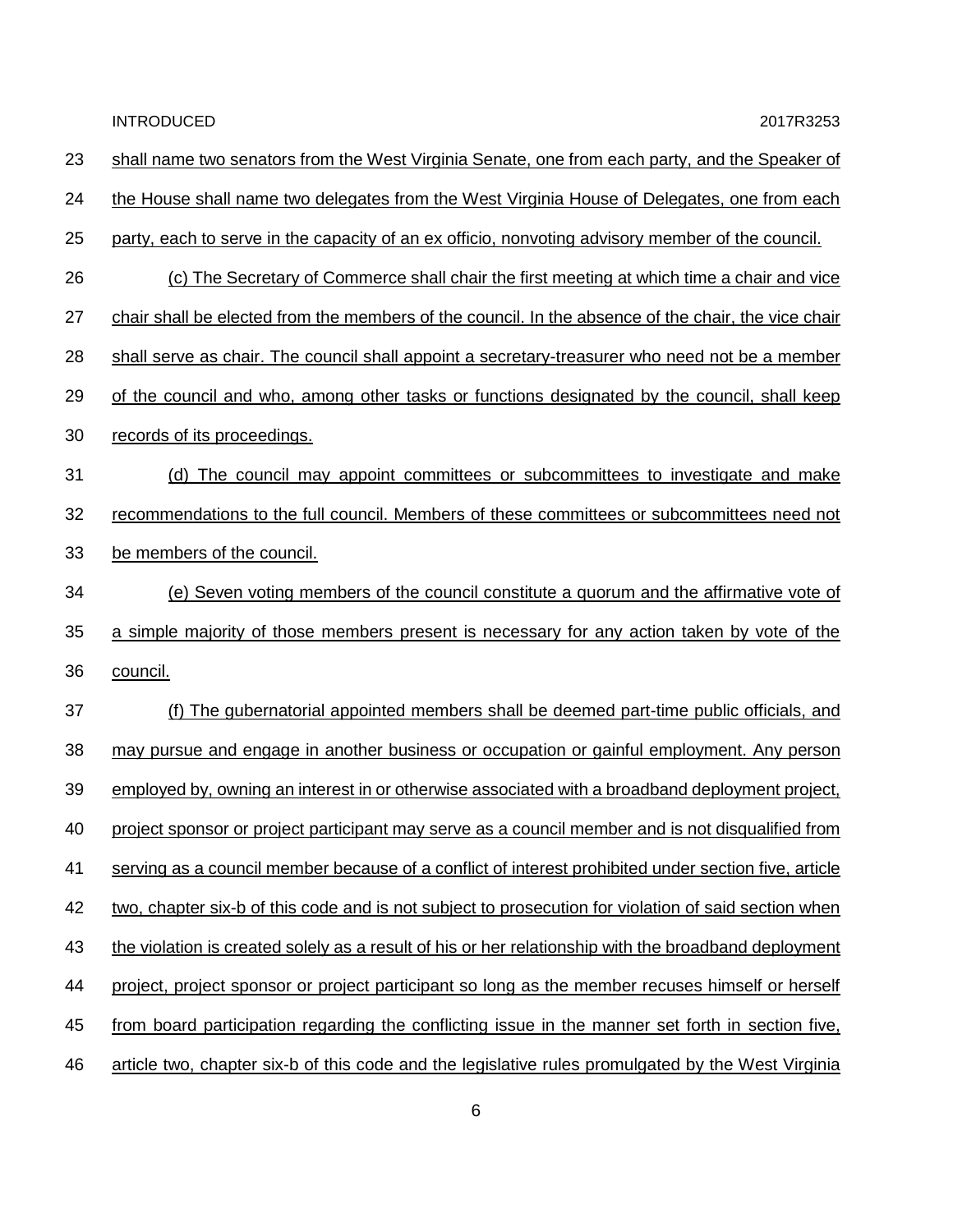47 Ethics Commission.

| 48 | (g) No member of the council who serves by virtue of his or her office receives any                |
|----|----------------------------------------------------------------------------------------------------|
| 49 | compensation or reimbursement of expenses for serving as a member. The public members and          |
| 50 | members of any committees or subcommittees are entitled to be reimbursed for actual and            |
| 51 | necessary expenses incurred for each day or portion thereof engaged in the discharge of his or     |
| 52 | her official duties in a manner consistent with the guidelines of the Travel Management Office of  |
| 53 | the Department of Administration.                                                                  |
| 54 | (h) No person is subject to antitrust or unfair competition liability based on membership or       |
| 55 | participation in the council, which provides an essential governmental function and enjoys state   |
| 56 | action immunity.                                                                                   |
|    | §31G-1-4. Powers and duties of the council generally.                                              |
| 1  | (a) The council shall:                                                                             |
| 2  | (1) Explore any and all ways to expand access to broadband services, including, but not            |
| 3  | limited to, middle mile, last mile and wireless applications;                                      |
| 4  | (2) Gather data regarding the various speeds provided to consumers in comparison to                |
| 5  | what is advertised. The council may request the assistance of the Legislative Auditor in gathering |
| 6  | this data;                                                                                         |
| 7  | (3) Explore the potential for increased use of broadband service for the purposes of               |
| 8  | education, career readiness, workforce preparation and alternative career training;                |
| 9  | Explore ways for encouraging state and municipal agencies to expand the<br>(4)                     |
| 10 | development and use of broadband services for the purpose of better serving the public, including  |
| 11 | audio and video streaming, voice-over Internet protocol, teleconferencing and wireless             |
| 12 | networking; and                                                                                    |
| 13 | (5) Cooperate and assist in the expansion of electronic instruction and distance education         |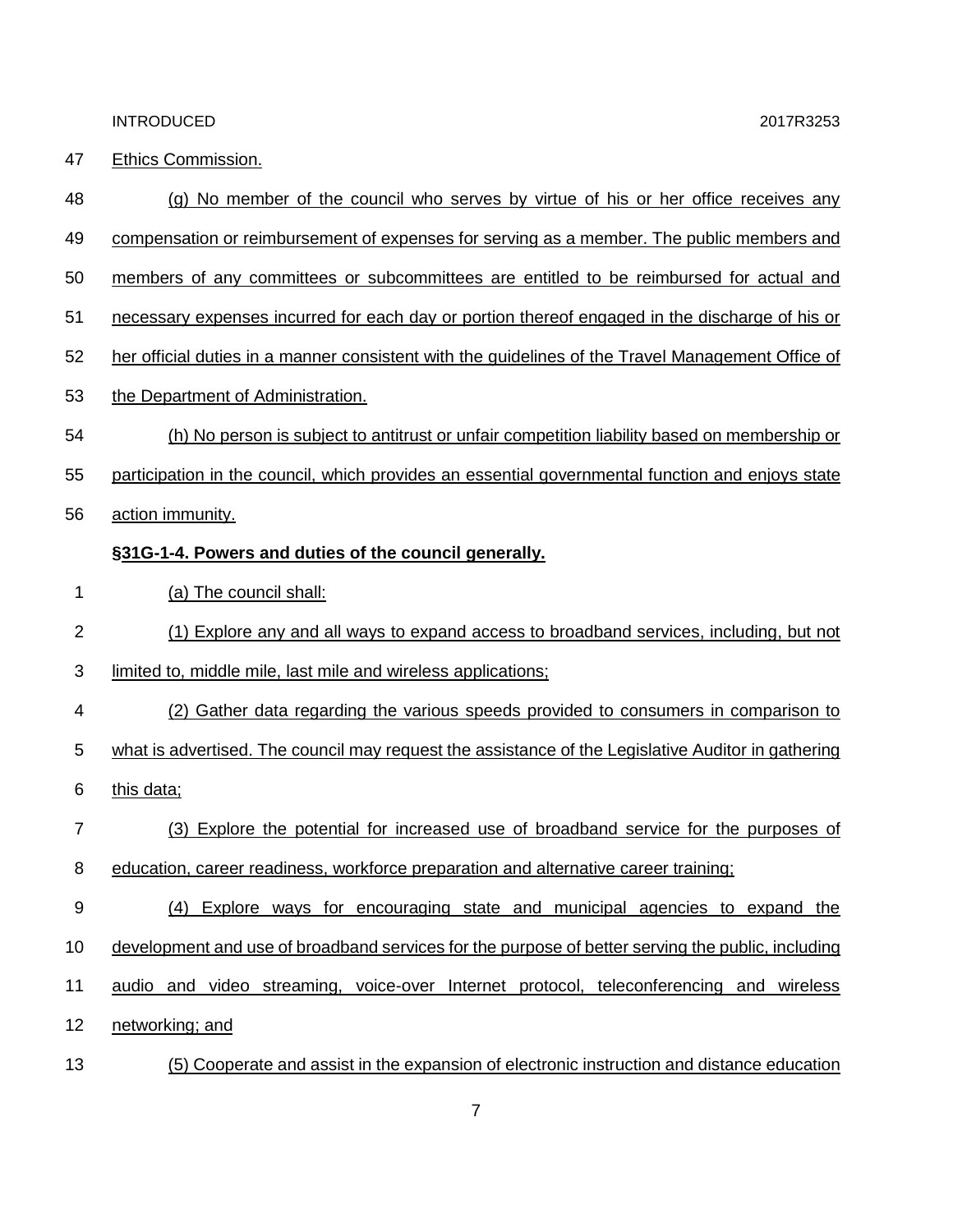services.

| 15 | (b) In addition to the powers set forth elsewhere in this article, the council is hereby               |
|----|--------------------------------------------------------------------------------------------------------|
| 16 | granted, has and may exercise all powers necessary or appropriate to carry out and effectuate          |
| 17 | the purpose and intent of this article. The council shall have the power and capacity to:              |
| 18 | (1) Provide consultation services to project sponsors in connection with the planning,                 |
| 19 | acquisition, improvement, construction or development of any broadband deployment project;             |
| 20 | (2) Promote awareness of public facilities that have community broadband access that                   |
| 21 | can be used for distance education and workforce development;                                          |
| 22 | (3) Advise on deployment of e-government portals such that all public bodies and political             |
| 23 | subdivisions have homepages, encourage one-stop government access and that all public entities         |
| 24 | stream audio and video of all public meetings;                                                         |
| 25 | (4) Make and execute contracts, commitments and other agreements necessary or                          |
| 26 | convenient for the exercise of its powers, including, but not limited to, the hiring of consultants to |
| 27 | assist in the mapping of the state and categorization of areas within the state;                       |
| 28 | (5) Acquire by gift or purchase, hold or dispose of real property and personal property in             |
| 29 | the exercise of its powers and performance of its duties as set forth in this article;                 |
| 30 | (6) Receive and dispense funds appropriated for its use by the Legislature or other funding            |
| 31 | sources or solicit, apply for and receive any funds, property or services from any person,             |
| 32 | governmental agency or organization to carry out its statutory duties; and                             |
| 33 | (7) Perform any and all other activities in furtherance of its purpose.                                |
| 34 | The council shall exercise its powers and authority to advise and make<br>(c)                          |
| 35 | recommendations to the Legislature on bringing broadband service to unserved and underserved           |
| 36 | areas, as well as statutory changes that may enhance and expand broadband in the state.                |
| 37 | (d) The council shall report to the Joint Committee on Government and Finance on or                    |
| 38 | before January 1 of each year. The report shall include the action that was taken by the council       |
| 39 | during the previous year in carrying out the provisions of this article. The council shall also make   |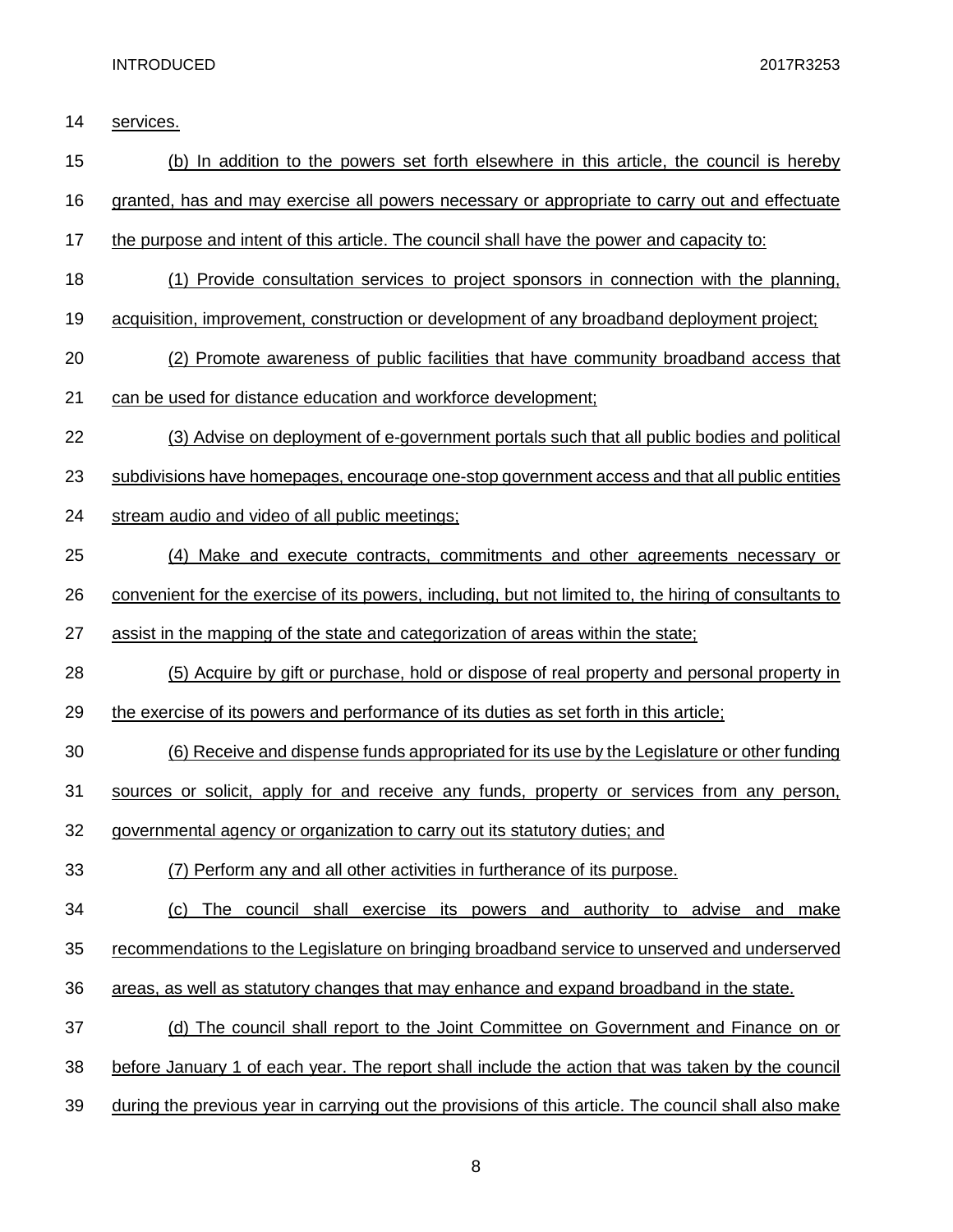| 40             | any other reports as may be required by the Legislature or the Governor.                                 |
|----------------|----------------------------------------------------------------------------------------------------------|
|                | §31G-1-5. Creation of the Broadband Enhancement Fund.                                                    |
| 1              | All moneys collected by the council, which may, in addition to appropriations, include gifts,            |
| $\overline{c}$ | bequests or donations, shall be deposited in a special revenue account in the State Treasury             |
| 3              | known as the Broadband Enhancement Fund. The fund shall be administered by and under the                 |
| 4              | control of the Secretary of the Department of Commerce. Expenditures from the fund shall be for          |
| 5              | the purposes set forth in this article and are not authorized from collections but are to be made        |
| 6              | only in accordance with appropriation by the Legislature and in accordance with the provisions of        |
| 7              | article two, chapter eleven-b of this code.                                                              |
|                | §31G-1-6. Mapping of areas within state.                                                                 |
| 1              | (a) Based on its analysis of data, broadband demand, and other relevant information, the                 |
| $\overline{c}$ | council shall establish a mapping of broadband services in the state. The council shall publish an       |
| 3              | annual assessment and map of the status of broadband, including specifically designations of             |
| 4              | unserved and underserved areas of the state.                                                             |
| 5              | (b) To the extent possible, and subject to limitations contained in subsection (e) of this               |
| 6              | section, the council may additionally establish an interactive public map reflecting estimated           |
| 7              | downstream data rate and upstream data rate in a particular region, area, community, street and          |
| 8              | <u>location. Any such mapping may only specify data rates at a particular street address or physical</u> |
| 9              | location, and shall not make public the IP address or the name of the specific individual at such        |
| 10             | location.                                                                                                |
| 11             | (c) The mapping provided for in this section may be based on information collected or                    |
| 12             | received by the council, including but not limited to, data collected from (1) state and federal         |
| 13             | agencies or entities that collect data on broadband services; (2) industry provided information;         |
| 14             | and (3) consumer data provided to the council pursuant to section nine of this article.                  |
| 15             | (d) The mapping and designations provided for under this section may be revised on a                     |
| 16             | continuing basis by the council as warranted by the data and information provided.                       |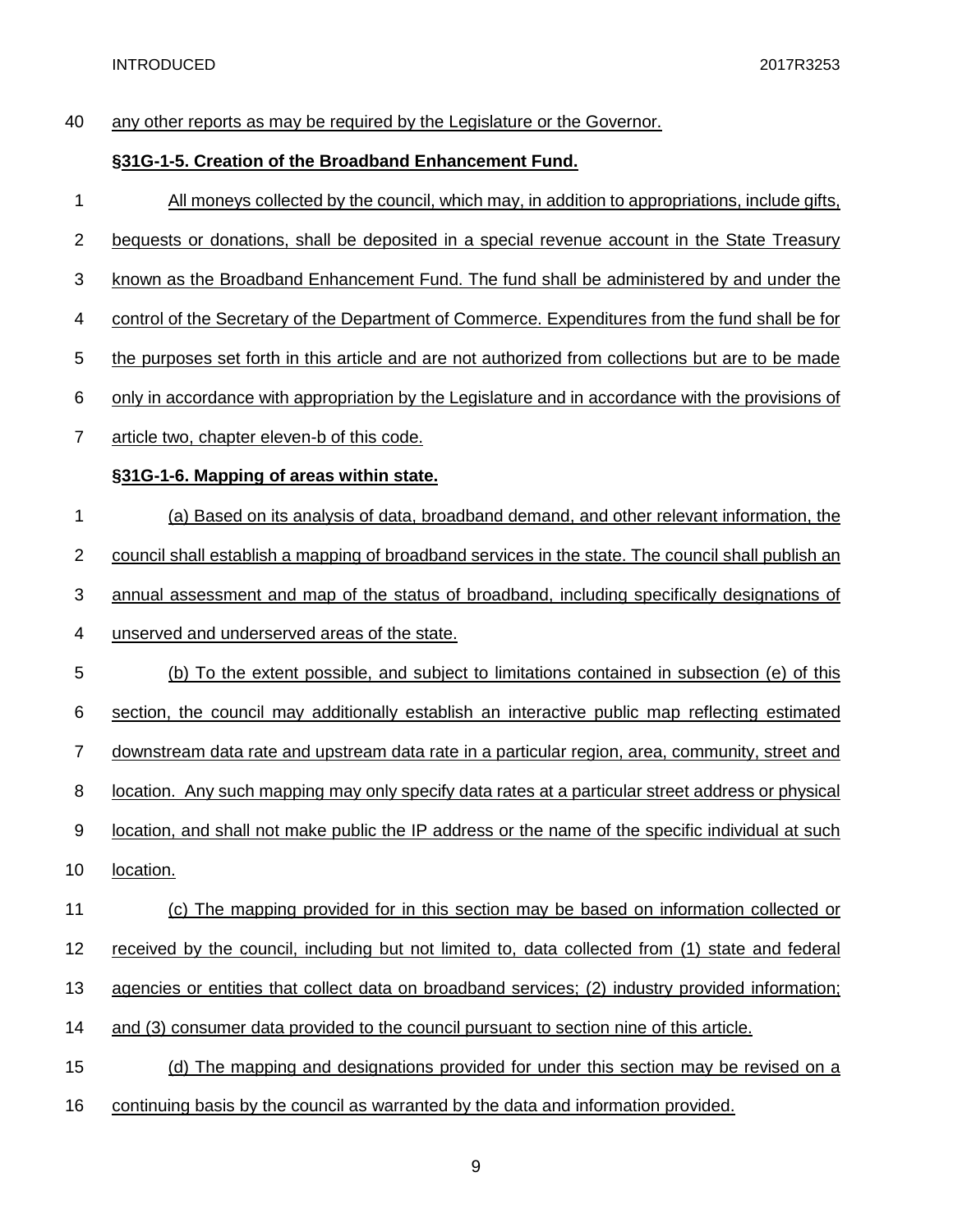| 17             | (e) In addition to the provisions of section thirteen of this article, the mapping of broadband           |
|----------------|-----------------------------------------------------------------------------------------------------------|
| 18             | services may exclude from public accessibility and availability: (1) The location or identity of any      |
| 19             | critical infrastructure used by public or private entities in furtherance of their internet services; (2) |
| 20             | personal name and personal IP addresses connected with particular data rates; and (3)                     |
| 21             | information designated as confidential for public security reasons by either state or federal             |
| 22             | homeland security agencies: <i>Provided</i> , That it shall be duty of the public and private entities to |
| 23             | make the council aware of such confidential designation: Provided, however, That unless the               |
| 24             | council determines good cause exists, the actual or estimated upstream and downstream data                |
| 25             | rates of an area or region of the state shall not be excluded from public or private availability.        |
|                | §31G-1-7. Retention of outside expert consultant.                                                         |
| 1              | (a) In order to assist the council with the highly technical task of categorizing the areas of            |
| $\overline{2}$ | the state, the council may retain outside expert consultants to assist in the purposes of this article.   |
| 3              | <u>The experts may assist the Council to map the state on the basis of broadband availability, to</u>     |
| 4              | evaluate and categorize data, to assist in public outreach and education in order to stimulate            |
| 5              | demand and to provide other support and assistance as necessary to accomplish the purposes                |
| 6              | of this article.                                                                                          |
| 7              | (b) The retention and contracting of all expert consultants shall be transparent, including               |
| 8              | specifically, making publicly available any contracts, retention agreements, payments and                 |
| 9              | invoicing for services.                                                                                   |
|                | §31G-1-8. Stimulation of demand through public outreach and education.                                    |
| 1              | In order to implement and carry out the intent of this article, the council may take such                 |
| $\overline{2}$ | actions as it deems necessary or advisable in order to stimulate demand through public outreach           |
| 3              | and education.                                                                                            |
|                | §31G-1-9. Collection of data.                                                                             |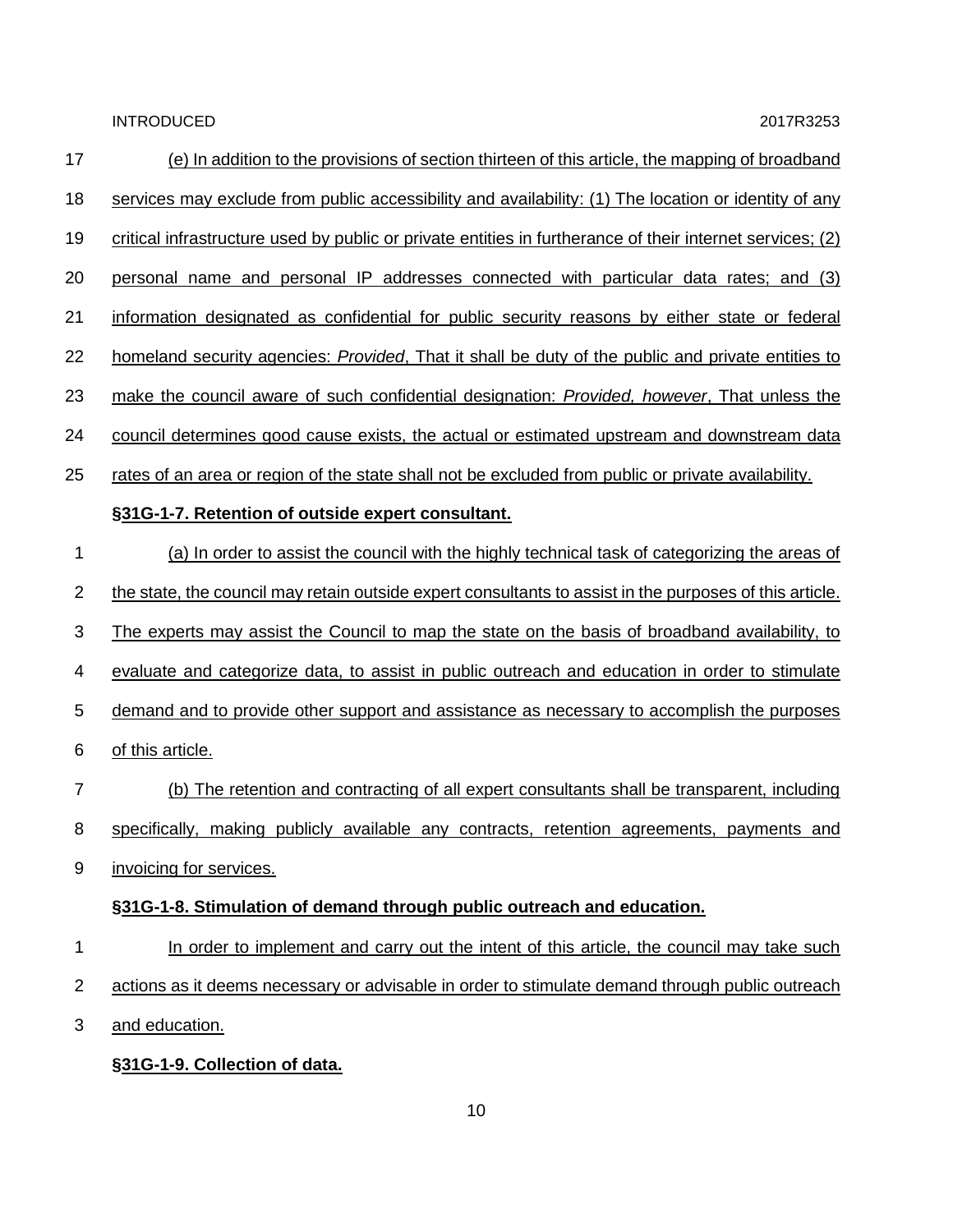| 1              | (a) In order to ascertain, categorize, analyze, map, and update the status of broadband in        |
|----------------|---------------------------------------------------------------------------------------------------|
| 2              | the state, as well as to enable the council to make informed policy and legislative               |
| 3              | recommendations, the council may establish a voluntary data collection program. The program       |
| 4              | may include voluntarily submitted data from internet service providers, including any home or     |
| 5              | region data rate meters utilized by the provider. The program may also utilize and collect        |
| 6              | voluntarily submitted data rate information submitted by any person reflecting the person's       |
| $\overline{7}$ | personal data rate at a particular IP address. This personal data rate may be based upon a web-   |
| 8              | based test or analysis program.                                                                   |
| $9\,$          | (b) Any and all data collected by the Council shall not be deemed public information and          |
| 10             | is not subject to public release or availability pursuant to chapter twenty-nine-b of this code.  |
| 11             | (c) Any data collection program established by the council shall:                                 |
| 12             | (1) Make clear to those providers or persons submitting information that the data rate            |
| 13             | speed may become public, including specific reference to the person's physical address;           |
| 14             | (2) Make clear this is a voluntary data collection program and that submission of                 |
| 15             | information shall be deemed consent to use and make public such data rate information; and        |
| 16             | (3) Not include any person's personal web history or search information, or otherwise             |
| 17             | publicly identify the person's name in connection with an IP address or physical address.         |
| 18             | (d) The council may establish guidelines and additional rules governing a data collection         |
| 19             | program through the legislative rulemaking process, pursuant to the provisions of article three,  |
| 20             | chapter twenty-nine-a of this code.                                                               |
|                | §31G-1-10. Pilot Project for cooperatives by political subdivisions.                              |
| 1              | (a) Notwithstanding any provision in the code to the contrary, the council may create             |
| $\overline{2}$ | guidelines and recommend to the legislature a pilot project for no more than three municipalities |
| 3              | or counties, either individually or in conjunction with one another, to establish non-profit      |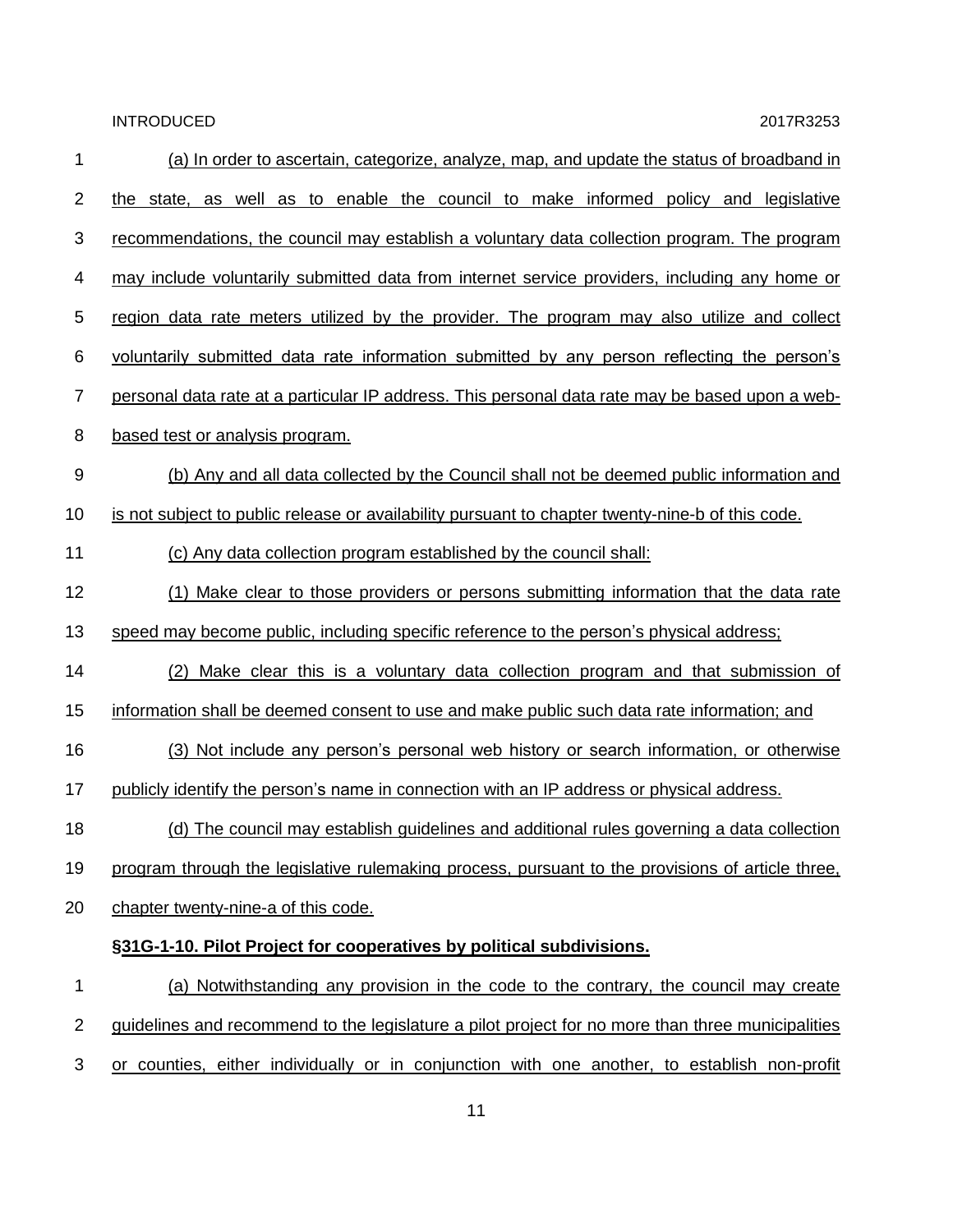| 4 | cooperative associations to provide high-speed internet and broadband services.                        |
|---|--------------------------------------------------------------------------------------------------------|
| 5 | (b) Nothing herein shall preclude or prohibit the establishment of a cooperative association           |
| 6 | by non-political subdivisions outside the purview or authority of the council. It is not a requirement |
| 7 | that a cooperative association established under article two of this chapter seek approval or          |
| 8 | guidance from the council, and such cooperative associations established under article two of this     |
| 9 | chapter shall not be under the authority of, nor subject to, the council.                              |
|   | §31G-1-11. Voluntary pipeline donation and easement programs.                                          |
| 1 | (a) The council may create guidelines and recommend to the Legislature a voluntary                     |
| 2 | pipeline donation program to allow for abandoned pipeline in the state to be donated to state for      |
| 3 | use by public or private entities to facilitate broadband service and availability through placement   |
| 4 | of fiber.                                                                                              |
| 5 | (b) The council may create guidelines and recommend to the Legislature a program to                    |
| 6 | allow for an easement program to be established to allow public or private entities to facilitate      |
| 7 | broadband service and availability through placement of fiber.                                         |
|   | §31G-1-12. Grants.                                                                                     |
| 1 | In furtherance of the purposes of this article, the council is permitted to seek non-state             |
| 2 | funding and grants. The council may utilize funding and grants to support the responsibilities,        |
| 3 | initiatives and projects set forth this article. The council may additionally disperse such monies to  |
| 4 | fund projects and initiatives in furtherance of the enhancement and expansion of broadband             |
| 5 | services in this state, and the other purposes of this article.                                        |
|   | §31G-1-13. Protection of proprietary business information.                                             |
| 1 | (a) Broadband deployment information provided to the council or its consultants and other              |
| 2 | agents, including, but not limited to, physical plant locations, subscriber levels, and market         |
| 3 | penetration data, constitutes proprietary business information and, along with any other               |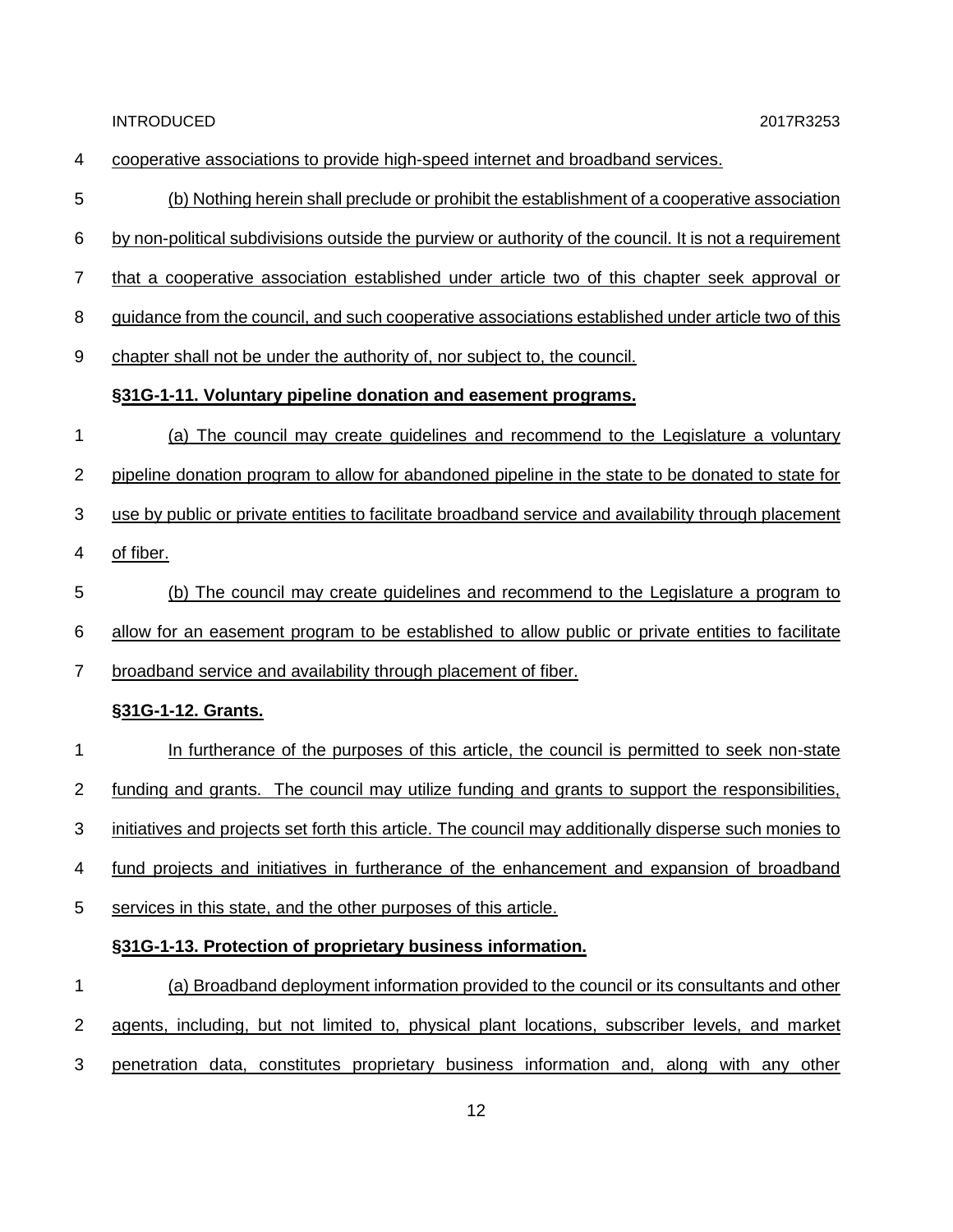- information that constitutes trade secrets, shall be exempt from disclosure under the provisions
- of chapter twenty-nine-b of this code: *Provided,* That the information is identified as confidential
- information when submitted to the council.
- (b) Trade secrets or proprietary business information obtained by the council from
- broadband providers and other persons or entities shall be secured and safeguarded by the state.
- Such information or data shall not be disclosed to the public or to any firm, individual or agency
- other than officials or authorized employees of the state. Any person who makes any unauthorized
- disclosure of such confidential information or data is guilty of a misdemeanor and, upon conviction
- thereof, may be fined not more than \$5,000 or confined in a correctional facility for not more than
- one year, or both.
- (c) The official charged with securing and safeguarding trade secrets and proprietary data
- for the council is the Secretary of Administration, who is authorized to establish and administer
- appropriate security measures. The council chair shall designate two additional persons to share
- the responsibility of securing trade secrets or proprietary information. No person will be allowed
- access to trade secrets or proprietary information without written approval of a minimum of two of
- 19 the three authorized persons specified above.

#### **§31G-1-14. Legislative rule-making authority.**

- In order to implement and carry out the intent of this article, the Secretary of the 2 Department of Commerce, at the direction and recommendation of the council, may propose rules for legislative approval, pursuant to the provisions of article three, chapter twenty-nine-a of this
- code.

#### **ARTICLE 2. COOPERATIVE ASSOCIATIONS.**

#### **§31G-2-1. Definitions.**

1 As used in this article: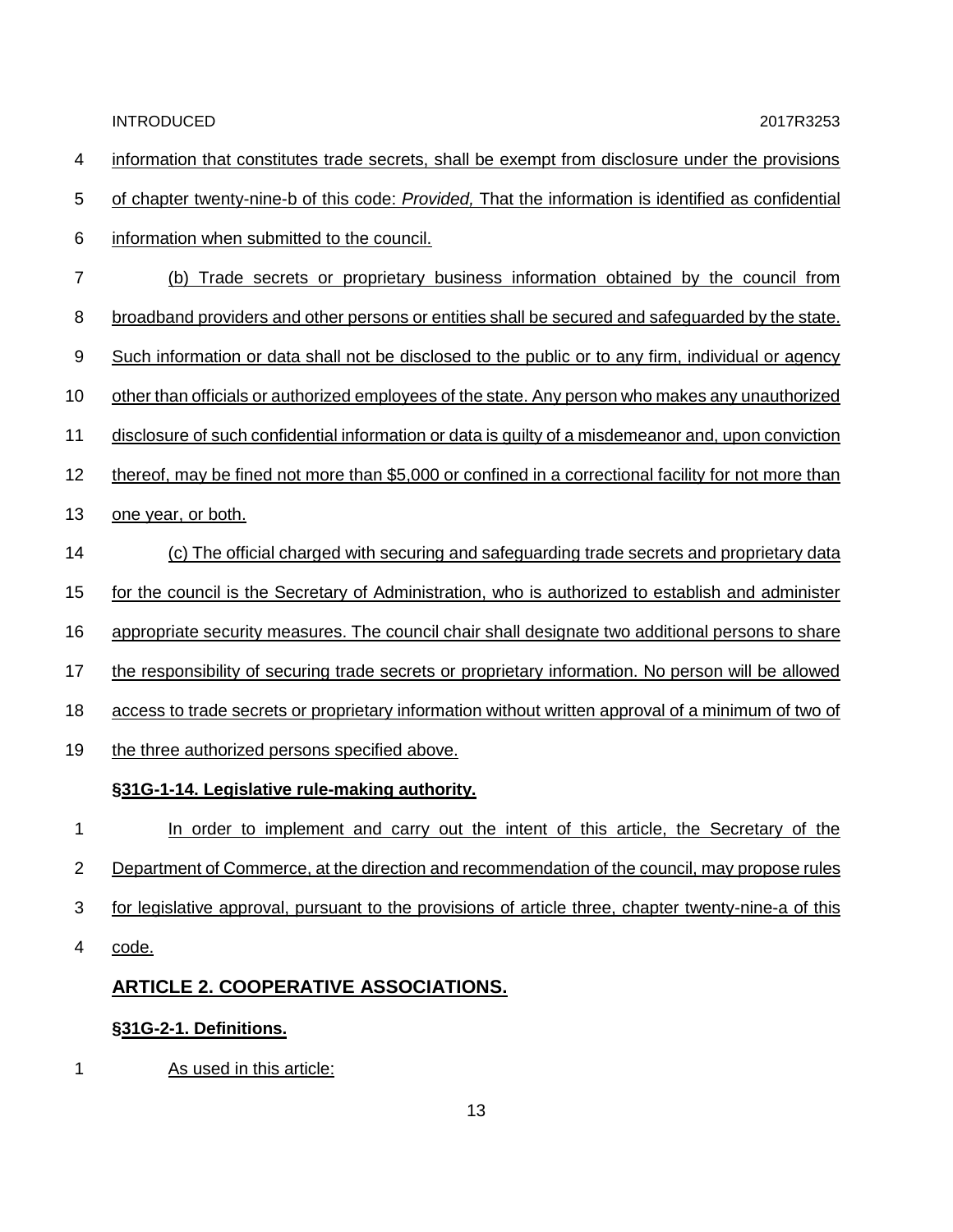| $\overline{2}$   | (1) "Cooperative association" or "association" means any corporation organized under this             |
|------------------|-------------------------------------------------------------------------------------------------------|
| 3                | article. Each association shall also comply with the requisite business corporation provisions of     |
| 4                | chapter thirty-one-d or thirty-one-f of this code, or the nonprofit corporation provisions of chapter |
| 5                | thirty-one-e of this code.                                                                            |
| 6                | (2) "Internet services" means providing access to, and presence on, the internet and other            |
| $\overline{7}$   | services. Data may be transmitted using several technologies, including dial-up, DSL, cable           |
| 8                | modem, wireless, or dedicated high-speed interconnects.                                               |
| $\boldsymbol{9}$ | (3) "Member" means a member of an association without capital stock and a holder of                   |
| 10               | common stock in an association organized with capital stock.                                          |
| 11               | (4) "Qualified person" means a person who is engaged in the use of internet services,                 |
| 12               | either in an individual capacity or as a business.                                                    |
| 13               | (5) "Qualified activity" means using internet services.                                               |
|                  | §31G-2-2. Who may organize.                                                                           |
| 1                | Notwithstanding any provision of this code to the contrary, fifty or more qualified persons           |
| $\overline{2}$   | engaged in the use of internet services may form a cooperative association, with or without capital   |
| 3                | stock, under this article.                                                                            |
|                  | §31G-2-3. Legislative findings and purposes.                                                          |
| 1                | (a) It is the finding of the Legislature that:                                                        |
| $\overline{2}$   | (1) Although market-driven deployment has extended broadband access to West                           |
| 3                | Virginia's cities, towns, and other concentrated population areas, areas of the state, mostly rural,  |
| 4                | remain unserved or underserved.                                                                       |
| 5                | (2) That the unique topography and demography of this state hinders broadband access                  |
| 6                | across the state.                                                                                     |
| $\overline{7}$   | (4) The lack of affordable, accessible broadband service in the underserved and unserved              |
| 8                |                                                                                                       |
|                  | areas in this state necessitates consideration of alternative means and methods of providing          |
| 9                | internet services.                                                                                    |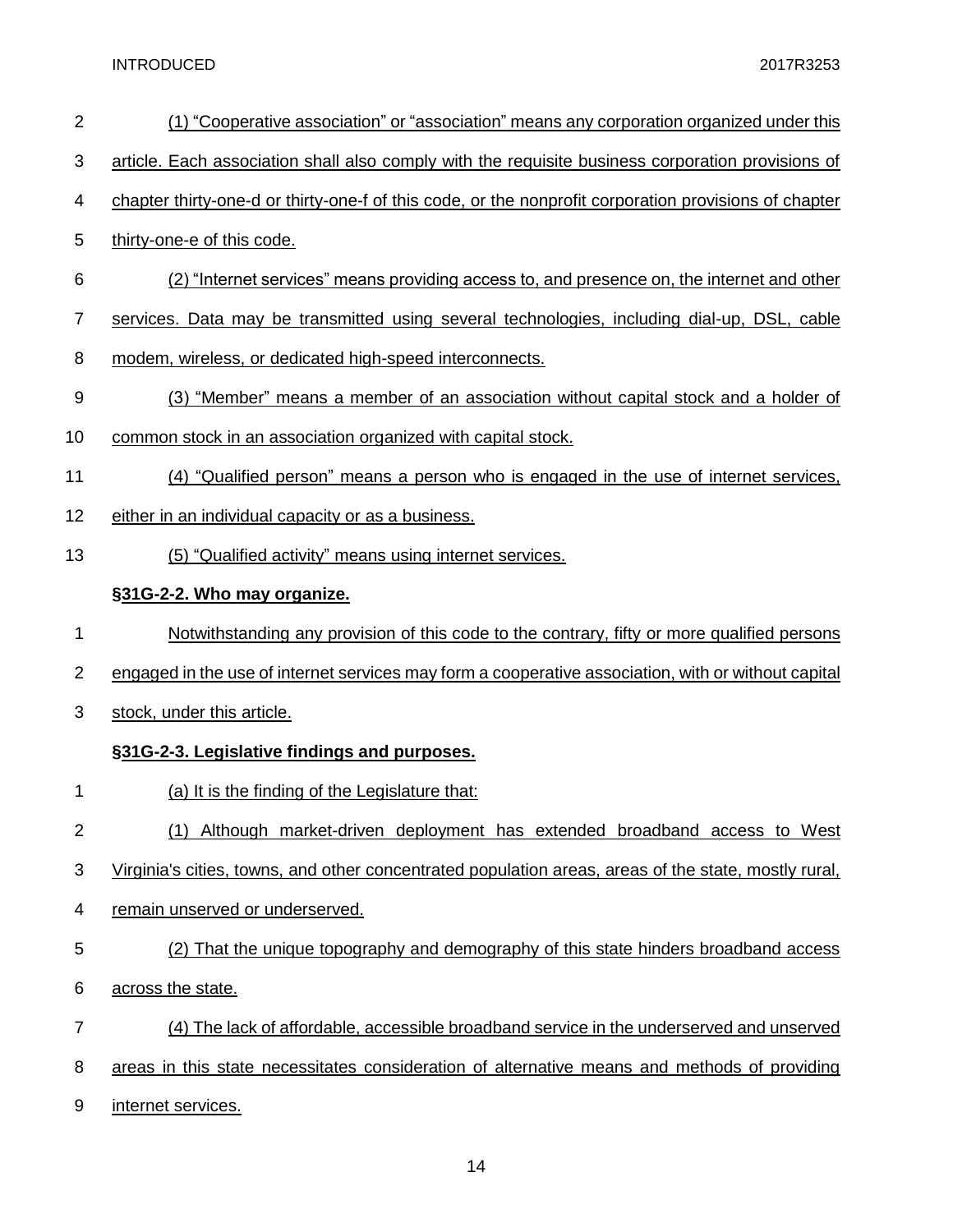| 10 | (b) It is the purpose of this article that individuals and businesses be able to form                  |
|----|--------------------------------------------------------------------------------------------------------|
| 11 | cooperative associations for the purpose of obtaining internet services within their respective        |
| 12 | regions and communities.                                                                               |
|    | §31G-2-4. Powers.                                                                                      |
| 13 | A cooperative association shall have the following powers:                                             |
| 14 | (1) To engage in any qualified activity in connection with any internet service; or any                |
| 15 | activity in connection with the purchase, providing or use by its members of internet services; or     |
| 16 | in the financing, directly, through the association of any qualified activities. All transactions with |
| 17 | nonmembers shall be on terms fixed by the association and nonmembers shall not otherwise               |
| 18 | participate in any benefits derived from such transactions;                                            |
| 19 | (2) To borrow money without limitation as to amount of corporate indebtedness or liability,            |
| 20 | and to make advance payments and advances to members; to execute, issue, draw, make,                   |
| 21 | accept, endorse and guarantee, without limitation, promissory notes, bills of exchange, drafts,        |
| 22 | warrants, certificates, mortgages, and any other form of obligation or negotiable or transferable      |
| 23 | bills of any kind; to become the surety, guarantor, maker, and/or endorser for accommodation or        |
| 24 | otherwise of bills, notes, securities and other evidences of debt of any association or person,        |
| 25 | anything in any other statutes or law of this state to the contrary notwithstanding;                   |
| 26 | (3) To act as the agent or representative of any member or members in any of the above-                |
| 27 | mentioned activities;                                                                                  |
| 28 | (4) To purchase or otherwise acquire, and to hold, own and exercise all rights of ownership            |
| 29 | in, and to sell, transfer or pledge, or guarantee the payment of dividends or interest on, or the      |
| 30 | retirement or redemption of, shares of the capital stock or bonds of any corporation or association    |
| 31 | engaged in any related activity or in the providing and marketing of any of the products handled       |
| 32 | by the association;                                                                                    |
| 33 | (5) To establish reserves and to invest the funds thereof in bonds or in such other property           |
| 34 | as may be provided in the bylaws;                                                                      |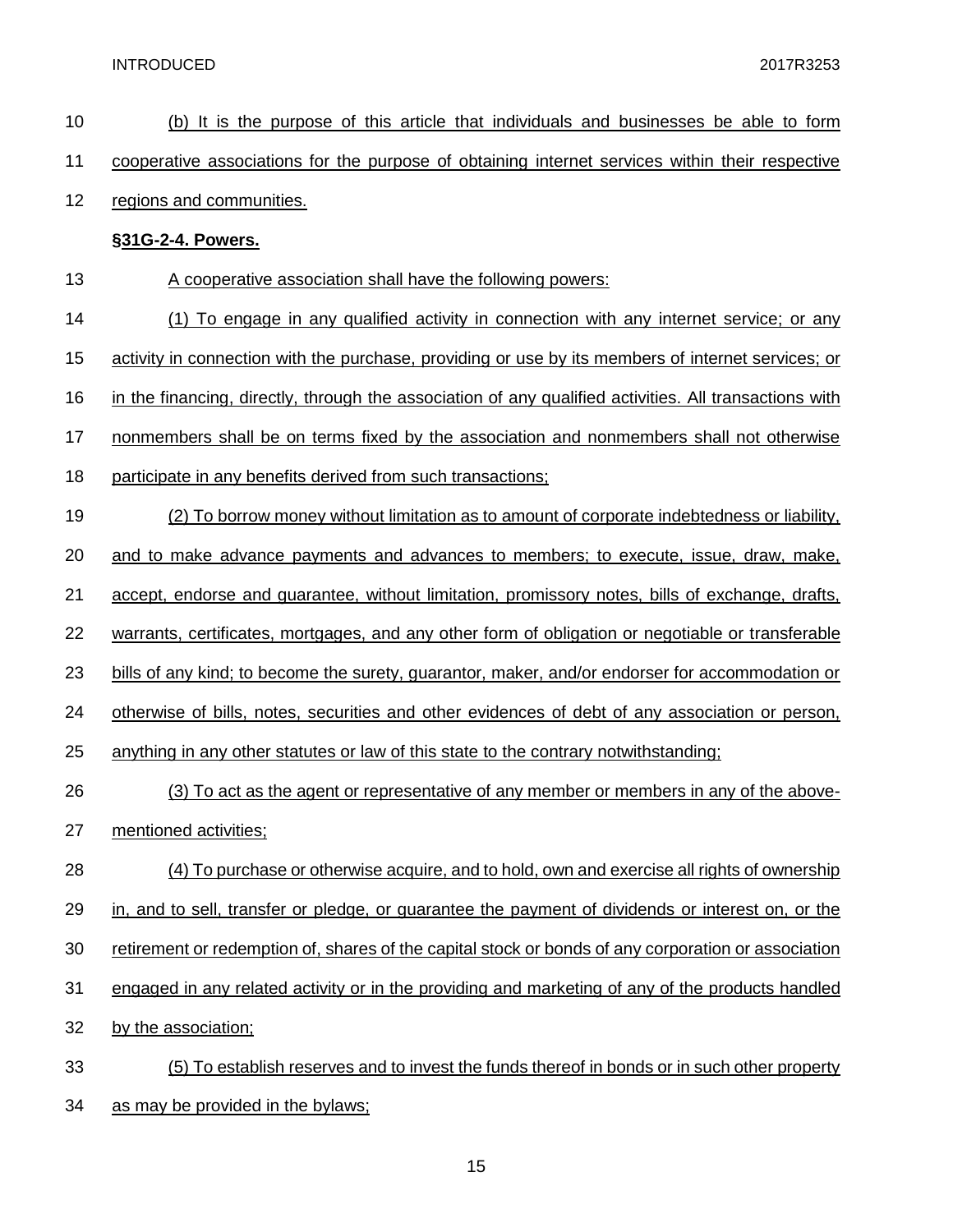| 35             | (6) To buy, hold and exercise all privileges of ownership over real or personal property as           |
|----------------|-------------------------------------------------------------------------------------------------------|
| 36             | may be necessary or convenient for the conduct and operation of any of the business of the            |
| 37             | association, or incidental thereto;                                                                   |
| 38             | (7) To establish, secure, own and develop patents, trademarks and copyrights;                         |
| 39             | (8) To do each and every thing necessary, suitable or proper for the accomplishment of                |
| 40             | any one of the purposes or the attainment of any one or more of the subjects herein enumerated,       |
| 41             | or conducive to or not contrary to the interest or benefit of the association; and to contract        |
| 42             | accordingly; and, in addition, to exercise and possess all powers, rights and privileges necessary    |
| 43             | or incidental to the purposes for which the association is organized or to the activities in which it |
| 44             | is engaged, and any other rights, powers, and privileges granted by the laws of this state to         |
| 45             | ordinary corporations, except such as are inconsistent with the purposes of this article.             |
|                | §31G-2-5. Members.                                                                                    |
| 1              | (a) Under the terms and conditions prescribed in the bylaws adopted by it, a cooperative              |
| $\overline{2}$ | association may admit as members, or issue common stock to, only qualified persons.                   |
| 3              | (b) If a member of a nonstock association be other than a natural person, the member                  |
| 4              | may be represented by an individual, associate, officer or manager or member thereof, duly            |
| 5              | authorized in writing.                                                                                |
| 6              | (c) One association organized hereunder may become a member or stockholder of any                     |
| $\overline{7}$ | other association or associations organized under this article or similar laws of any state.          |
|                | §31G-2-6. Articles of incorporation.                                                                  |
| 1              | Each association formed under this article shall prepare and file articles of incorporation,          |
| 2              | setting forth:                                                                                        |
| 3              | (1) The name of the association, which includes the words "cooperative," "co-operative,"              |
| 4              | or "co-op," and words or abbreviations designating a corporation;                                     |
| 5              | (2) The purposes for which it is formed;                                                              |
| 6              | (3) The place where its principal business will be transacted;                                        |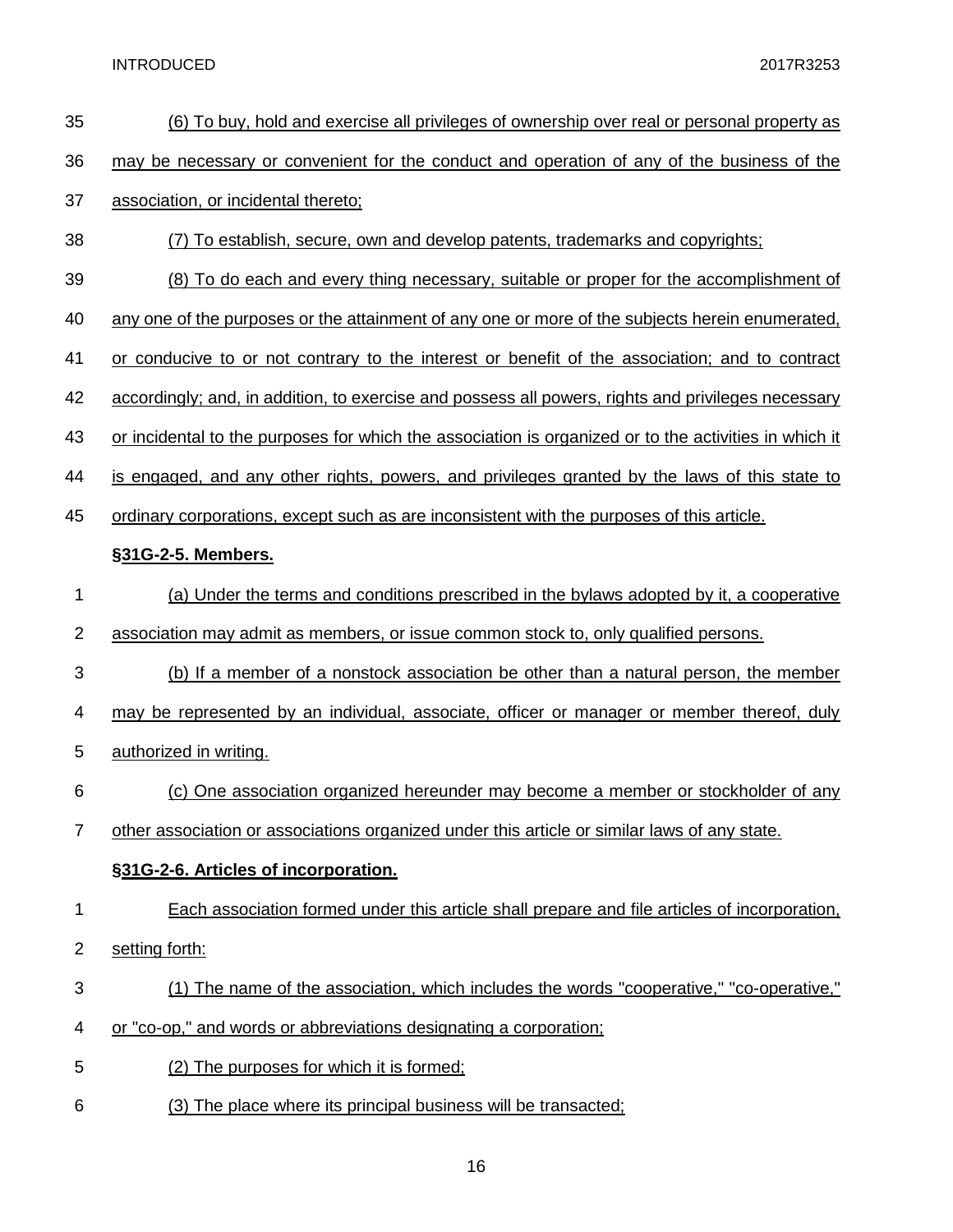| $\overline{7}$ | (4) The period, if any prescribed, for the duration of the corporation;                                    |
|----------------|------------------------------------------------------------------------------------------------------------|
| 8              | (5) The number of incorporators which is not less than fifty, the number of directors which                |
| 9              | is not less than fifty and any number in excess of those minimums, or it may be set forth that the         |
| 10             | number of directors will be fixed by the bylaws;                                                           |
| 11             | (6) If organized without capital stock, whether the property rights and interest of each                   |
| 12             | member are equal or unequal; and if unequal, the general rules applicable to the classes of                |
| 13             | members whose property rights and interest are determined and fixed; and provision for the                 |
| 14             | admission of new members who may be entitled to share in the property of the association with              |
| 15             | the old members, in accordance with the general rules. This provision of the articles of                   |
| 16             | incorporation may not be altered, amended or repealed except by the written consent or vote of             |
| 17             | three fourths of the members;                                                                              |
| 18             | (7) If organized with capital stock and authorized to issue only one class of stock, the total             |
| 19             | number of shares of stock which the association has authority to issue, including: (A) The par             |
| 20             | value of each of the shares; or $(B)$ a statement that all the shares are to be without par value;         |
| 21             | (8) If the association is authorized to issue more than one class of stock, the total number               |
| 22             | of shares of all classes of stock which the association may issue, including: (A) The number of            |
| 23             | shares of each class that have a par value and the par value of each share by class; (B) the               |
| 24             | number of shares that are to be without par value; and (C) a statement of the powers, preferences,         |
| 25             | rights, qualifications, limitations or restrictions that are permitted by section thirteen of this article |
| 26             | in respect to a class of stock fixed by the articles of incorporation or by resolution of the board of     |
| 27             | directors;                                                                                                 |
| 28             | (9) The articles shall be signed and filed in accordance with the provisions of the business               |
| 29             | or nonprofit corporation laws of this state;                                                               |
| 30             | (10) The articles may also contain any provisions managing, defining, limiting or regulating               |
| 31             | the powers and affairs of the association, the directors, the stockholders or members of the               |
| 32             | association.                                                                                               |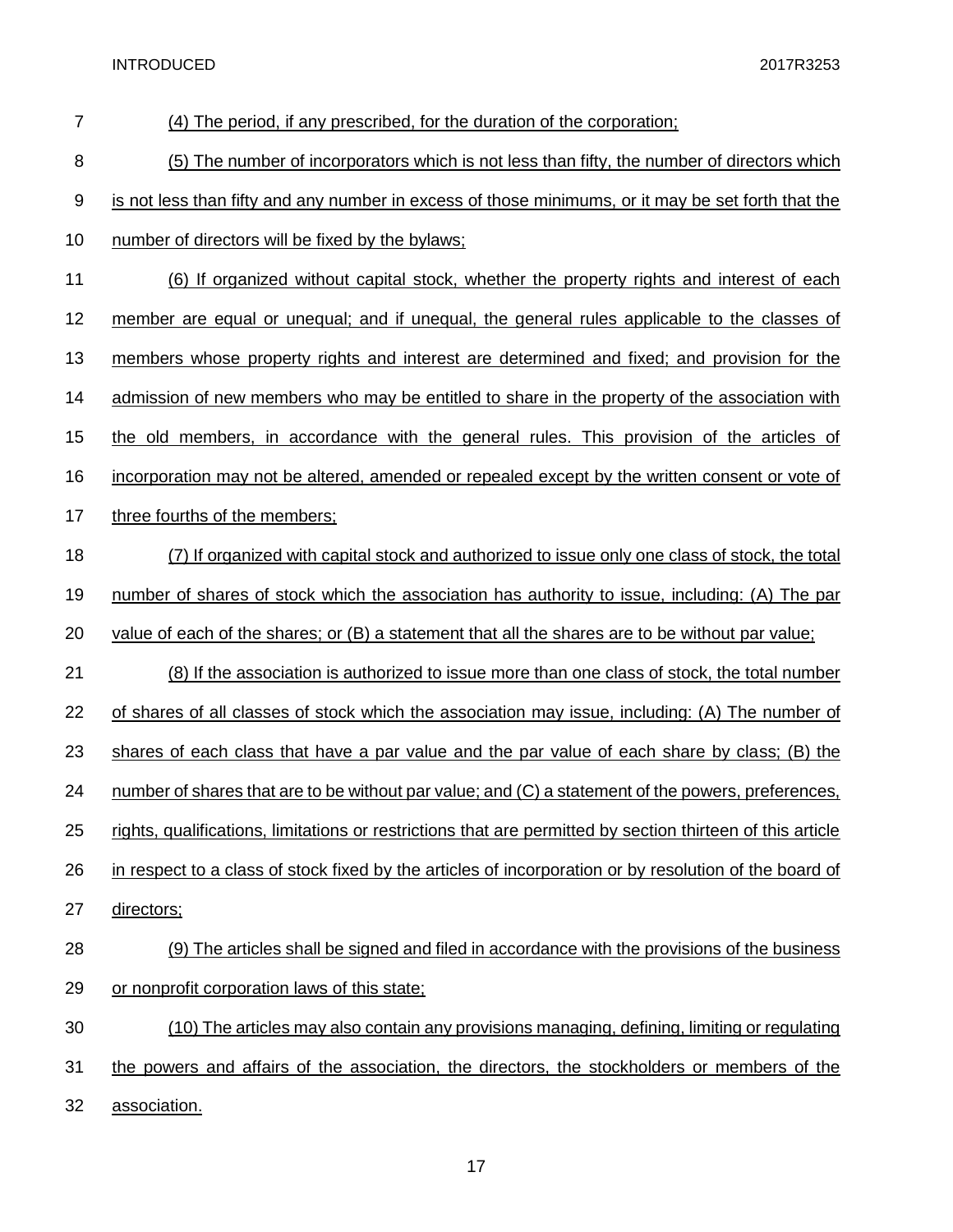### **§31G-2-7. Amendments to articles of incorporation.**

| 1  | <u>The articles of incorporation may be altered or amended at any regular meeting or any</u>         |
|----|------------------------------------------------------------------------------------------------------|
| 2  | special meeting called for that purpose. An amendment must first be approved by two thirds of        |
| 3  | the directors and then adopted by a vote representing a majority of all the members of the           |
| 4  | association. Amendments to the articles of incorporation, when so adopted, shall be filed in         |
| 5  | accordance with the provisions of the general corporation laws of this state.                        |
|    | §31G-2-8. Bylaws.                                                                                    |
| 1  | Each association incorporated under this article, must, within thirty days after its                 |
| 2  | incorporation, adopt for its government and management a code of bylaws, not inconsistent with       |
| 3  | the powers granted by this article. A majority vote of the members or stockholders, or their written |
| 4  | assent, is necessary to adopt such bylaws. Each association, under its bylaws, may provide for       |
| 5  | any or all of the following matters:                                                                 |
| 6  | (1) The time, place and manner of calling and conducting its meetings;                               |
| 7  | (2) The number of stockholders or members constituting a quorum;                                     |
| 8  | (3) The right of members or stockholders to vote by proxy or by mail or both; and the                |
| 9  | conditions, manner, form, and effect of such votes;                                                  |
| 10 | (4) The number of directors constituting a quorum; and, if authority therefor is given in the        |
| 11 | articles of incorporation, the total number of directors;                                            |
| 12 | (5) The qualifications, compensation, duties and term of office of directors and officers;           |
| 13 | time of their election and the mode and manner of giving notice thereof;                             |
| 14 | (6) Penalties for violation of the bylaws;                                                           |
| 15 | (7) The amount of entrance, organization and membership fees, if any; the manner and                 |
| 16 | method of collecting the same; and the purposes for which they may be used;                          |
| 17 | (8) The amount which each member or stockholder shall be required to pay annually or                 |
| 18 | from time to time, if at all, to carry on the business of the association; the charge, if any, to be |
| 19 | paid by each member or stockholder for services rendered by the association to him or her and        |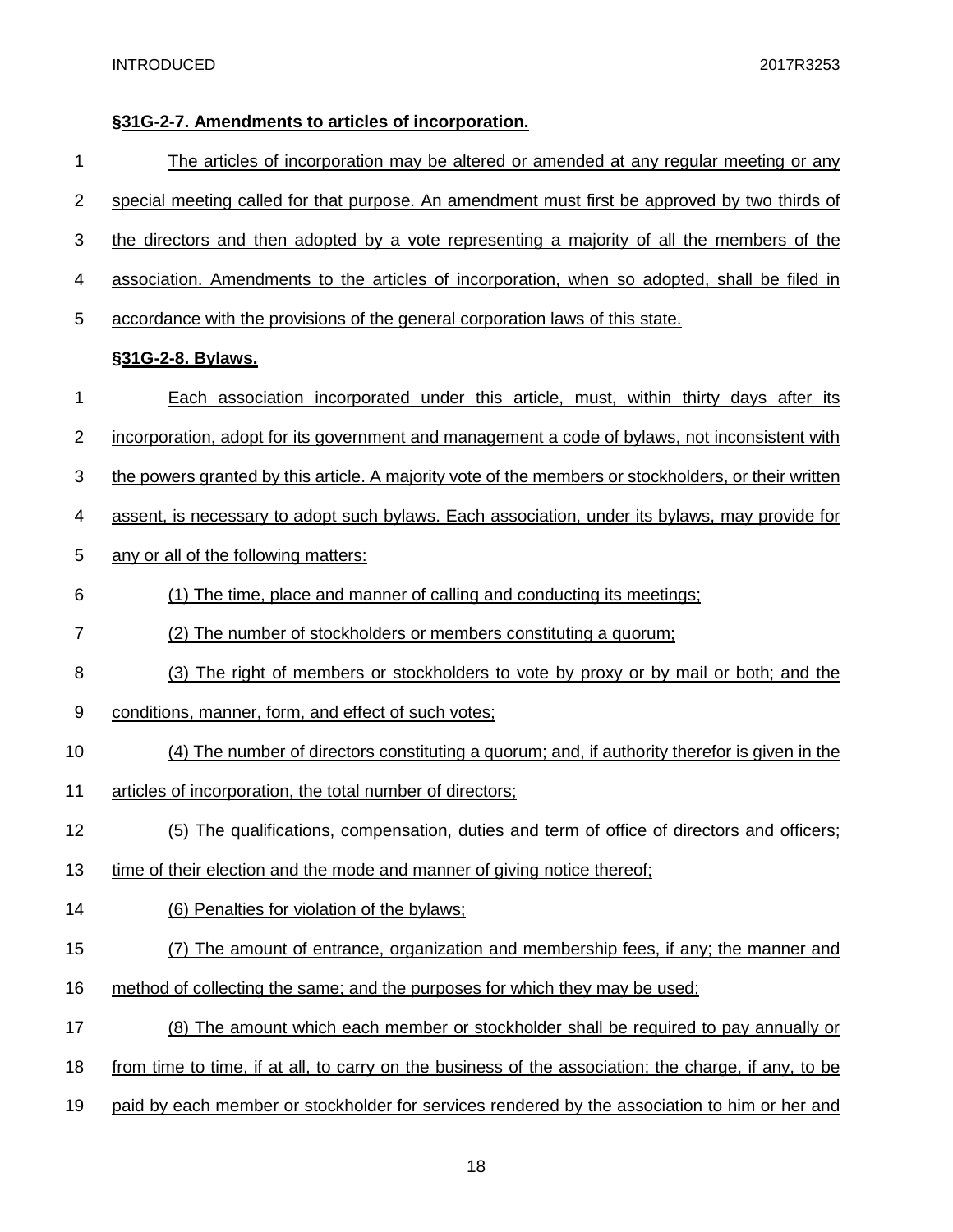| 20             | the time of payment and the manner of collection; and the marketing contract between the             |
|----------------|------------------------------------------------------------------------------------------------------|
| 21             | association and its members or stockholders which every member or stockholder may be required        |
| 22             | to sign;                                                                                             |
| 23             | (9) The number and qualifications of members or stockholders of the association and the              |
| 24             | conditions precedent to membership or ownership of common stock; the method, time and                |
| 25             | manner of permitting members to withdraw or the holders of common stock to transfer their stock;     |
| 26             | the manner of assignment and transfer of the interest of members and of the shares of common         |
| 27             | stock; the conditions upon which and time when membership of any member shall cease; the             |
| 28             | automatic suspension of the rights of a member when he or she ceases to be eligible to               |
| 29             | membership in the association; the mode, manner and effect of the expulsion of a member; the         |
| 30             | manner of determining the value of a member's interest, and provision for its purchase by the        |
| 31             | association, at its option, upon the death or withdrawal of a member or stockholder, or upon the     |
| 32             | expulsion of a member or forfeiture of his or her membership, or, at the option of the association,  |
| 33             | the purchase at a price fixed by conclusive appraisal by the board of directors, or at the election  |
| 34             | of the board, such property interests may be sold at public auction to the association itself, or to |
| 35             | any person eligible to membership in such association and the proceeds of such sale paid over        |
| 36             | to the personal representative of such deceased member, or to the member withdrawing or              |
| 37             | expelled, as the case may be.                                                                        |
|                | §31G-2-9. General and special meetings.                                                              |
| 1              | In its bylaws, each association shall provide for one or more regular meetings annually.             |
| $\overline{2}$ | The board of directors shall have the right to call a special meeting at any time; and ten percent   |

of the members or stockholders may file a petition stating the specific business to be brought

- before the association and demand a special meeting at any time. Such meeting must thereupon
- be called by the directors. Notice of all meetings, together with a statement of the purposes
- thereof, shall be mailed to each member at least ten days prior to the meeting: *Provided,* That the
- bylaws may require instead that such notice may be given as provided by this section, namely,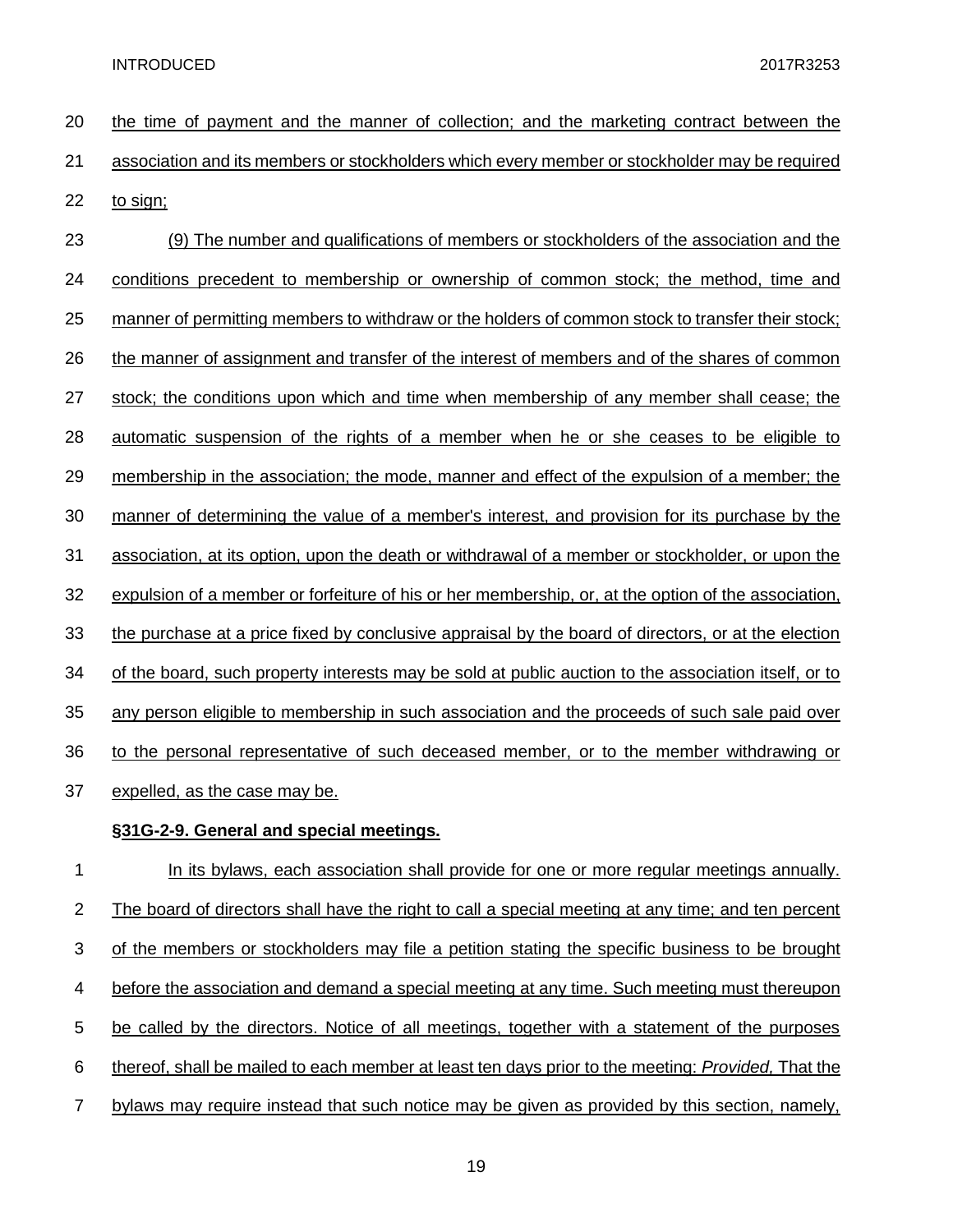| 8              | as a Class I legal advertisement in compliance with the provisions of article three, chapter fifty-       |
|----------------|-----------------------------------------------------------------------------------------------------------|
| 9              | nine of this code, and the publication area for such publication shall be the county in which the         |
| 10             | principal place of business of the association is located.                                                |
|                | §31G-2-10. Directors.                                                                                     |
| 1              | (a) The affairs of the association shall be managed by a board of not less than three                     |
| 2              | directors, elected by the members or stockholders.                                                        |
| 3              | (b) The bylaws may provide that the territory in which the association has members shall                  |
| 4              | be divided into districts and that the directors be elected either directly or by district delegates      |
| 5              | elected by the members in that district. The bylaws shall specify the number of directors to be           |
| 6              | elected by each district, the manner of reapportioning the directors and the method of redistricting      |
| $\overline{7}$ | the territory covered by the association. The bylaws may provide that primary elections shall be          |
| 8              | held in each district to elect the directors apportioned to the districts and that the results of all the |
| 9              | primary elections may be ratified during the next regular meeting of the association or may be            |
| 10             | considered final.                                                                                         |
| 11             | (c) The bylaws may provide that one or more directors may be appointed by a public                        |
| 12             | official, commission or by the other directors. These public directors shall represent the interest       |
| 13             | the general public in the associations. The public directors need not be members or<br>ot                 |
| 14             | stockholders of the association, but shall have the same powers and rights as other directors.            |
| 15             | The directors shall not number more than one fifth of the entire number of directors.                     |
| 16             | (d) An association may provide a fair remuneration for the time actually spent by its officers            |
| 17             | and directors in its service and for the service of the members of its executive committee. No            |
| 18             | director, during the term of his or her office, shall be a party to a contract for profit with the        |
| 19             | association differing from the contractual terms accorded regular members or holders of common            |
| 20             | stock of the association.                                                                                 |
| 21             | (e) The bylaws may provide that no director, except the president and secretary, shall                    |
|                |                                                                                                           |

22 occupy a position in the association on regular salary or substantially full-time pay.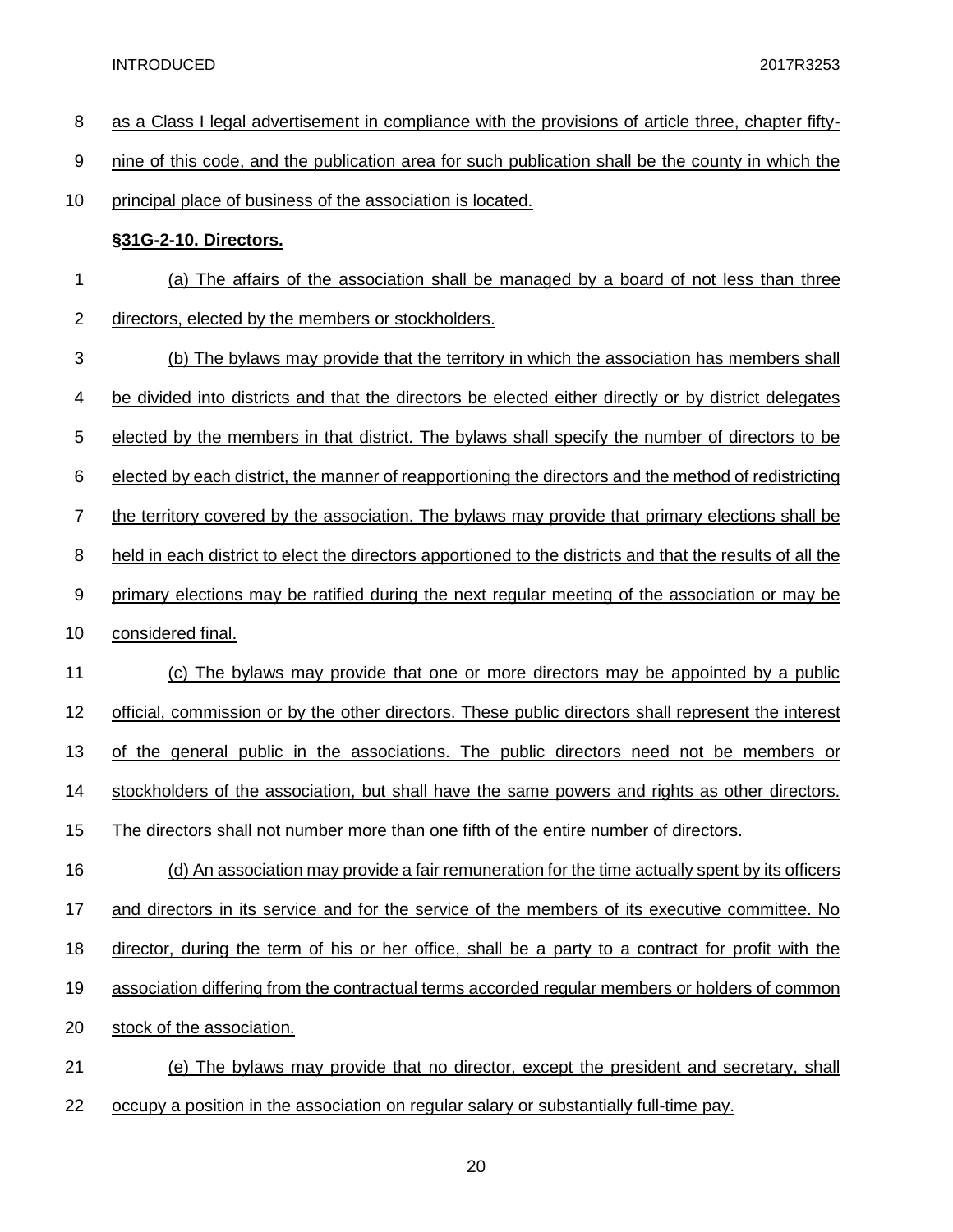| 23                        | <u>(f) The bylaws may provide for an executive committee and may allot to the committee all</u>         |
|---------------------------|---------------------------------------------------------------------------------------------------------|
| 24                        | the functions and powers of the board of directors, subject to the general direction and control of     |
| 25                        | the board.                                                                                              |
| 26                        | (g) When a vacancy on the board of directors occurs other than by expiration of term, the               |
| 27                        | remaining members of the board, by a majority vote, shall fill the vacancy, unless the bylaws           |
| 28                        | provide for an election of directors by district. In that case the board of directors shall immediately |
| 29                        | call a special meeting of the members or stockholders in that district to fill the vacancy.             |
|                           | §31G-2-11. Officers.                                                                                    |
| 1                         | The directors shall elect from their number a president and one or more vice presidents.                |
| $\mathbf 2$               | They shall also elect a secretary and a treasurer, who need not be directors or members of the          |
| 3                         | association; and they may combine the two latter offices and designate the combined office as           |
| 4                         | secretary-treasurer; or unite both functions and titles in one person. The treasurer may be a bank      |
| 5                         | or any depository, and, as such, shall not be considered an officer, but as a function of the board     |
| 6                         | of directors. In such case, the secretary shall perform the usual accounting duties of the treasurer,   |
| $\overline{7}$            | except that the funds shall be deposited only as and where authorized by the board of directors.        |
|                           | §31G-2-12. Officers, employees and agents to be bonded.                                                 |
| 1                         | Every officer, employee and agent handling funds or negotiable instruments or property                  |
| $\overline{2}$            | of or for any association created hereunder shall be required to execute and deliver adequate           |
| 3                         | bonds for the faithful performance of his or her duties and obligations.                                |
|                           | §31G-2-13. Stock; membership certificate; voting; liability; limitations on transfer and                |
|                           | ownership.                                                                                              |
| 1                         | (a) When a member of an association established without capital stock has paid his or her               |
| $\overline{c}$            | membership fee in full, he or she shall receive a certificate of membership. An association shall       |
| $\ensuremath{\mathsf{3}}$ | have power to issue one or more classes of stock, or one or more series of stock within any class       |
| 4                         | thereof, any or all of which classes may be of stock with par value or stock without par value, with    |
| 5                         | such voting powers, full or limited, or without voting powers and in such series, and with such         |
|                           |                                                                                                         |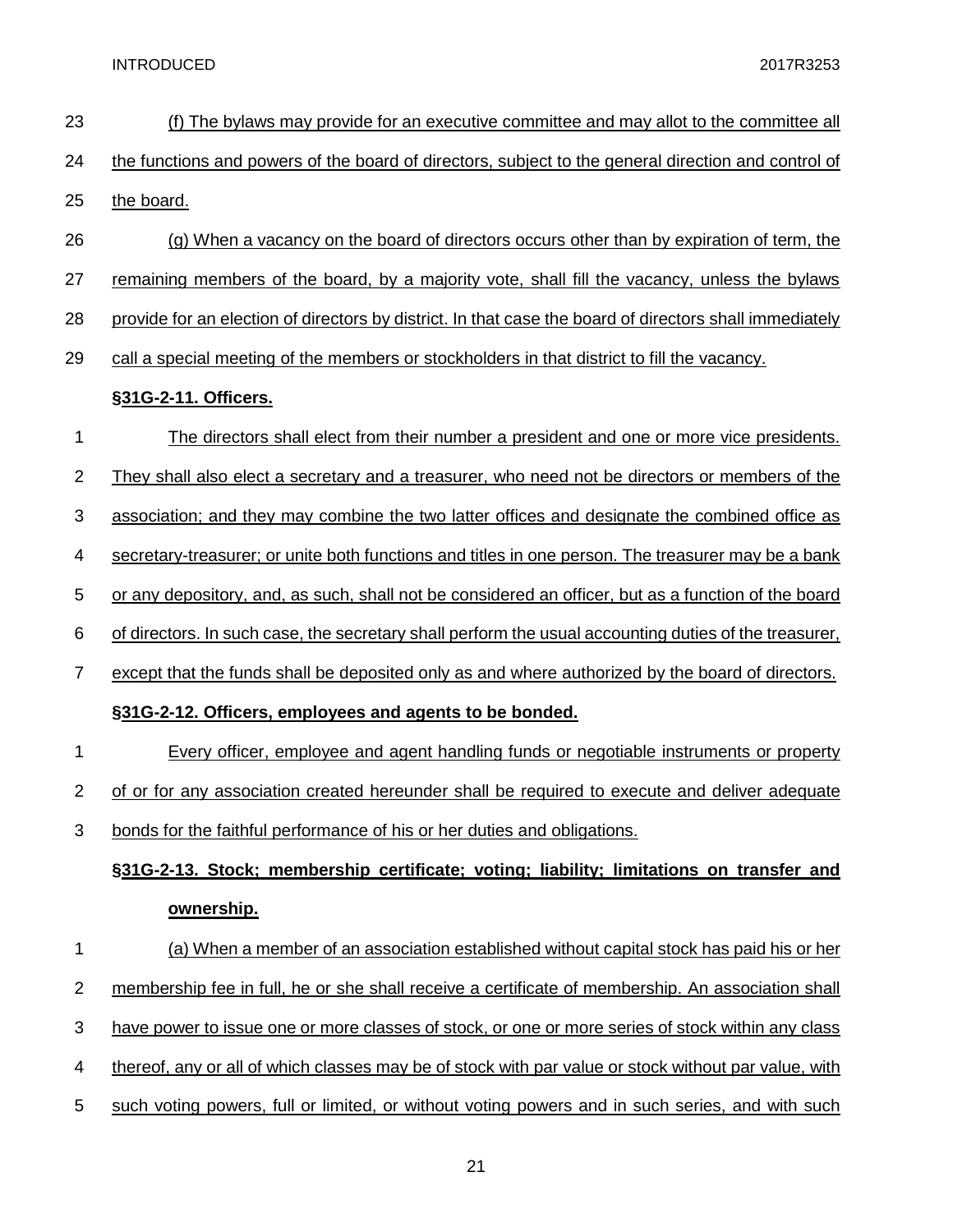| 6                | designations, preferences and relative, participating, optional or other special rights, and                    |
|------------------|-----------------------------------------------------------------------------------------------------------------|
| 7                | <u>qualifications, limitations or restrictions thereof, as shall be stated and expressed in the articles of</u> |
| 8                | incorporation, or in any amendment thereto, or in the resolution or resolutions providing for the               |
| $\boldsymbol{9}$ | issue of such stock adopted by the board of directors pursuant to authority expressly vested in it              |
| 10               | by the provisions of the articles of incorporation or of any amendment thereto.                                 |
| 11               | (b) No association shall issue stock to a member until it has been fully paid for. The                          |
| 12               | promissory notes of the members may be accepted by the association as full or partial payment.                  |
| 13               | The association shall hold the stock as security for the payment of the note; but such retention as             |
| 14               | security shall not affect the member's right to vote.                                                           |
| 15               | (c) No member shall be liable for the debts of the association to an amount exceeding the                       |
| 16               | sum remaining unpaid on his or her membership fee or his or her subscription to the capital stock,              |
| 17               | including any unpaid balance on any promissory notes given in payment thereof.                                  |
| 18               | (d) An association in its bylaws may limit the amount of common stock which one member                          |
| 19               | may own. No member or stockholder shall be entitled to more than one vote, regardless of the                    |
| 20               | number of shares of common stock owned by him or her.                                                           |
| 21               | (e) Any association organized with stock under this article may issue preferred stock, with                     |
| 22               | or without the right to vote. Such stock may be sold to any person, member or nonmember, and                    |
| 23               | may be redeemable or retireable by the association on such terms and conditions as may be                       |
| 24               | provided for by the articles of incorporation and printed on the face of the certificate. The bylaws            |
| 25               | shall prohibit the transfer of the common stock of the association to persons who are not qualified             |
| 26               | persons, or organizations that are not engaged in qualified activities handled by the association,              |
| 27               | or to persons or organizations that are not members of credit associations financing such                       |
| 28               | products; and such restrictions shall be printed upon every certificate of stock subject thereto.               |
| 29               | (f) Other kinds and classes of stock may be issued in compliance with the provisions of                         |
| 30               | the articles of incorporation, the terms of the bylaws, or special resolutions of the board of                  |
| 31               | directors.                                                                                                      |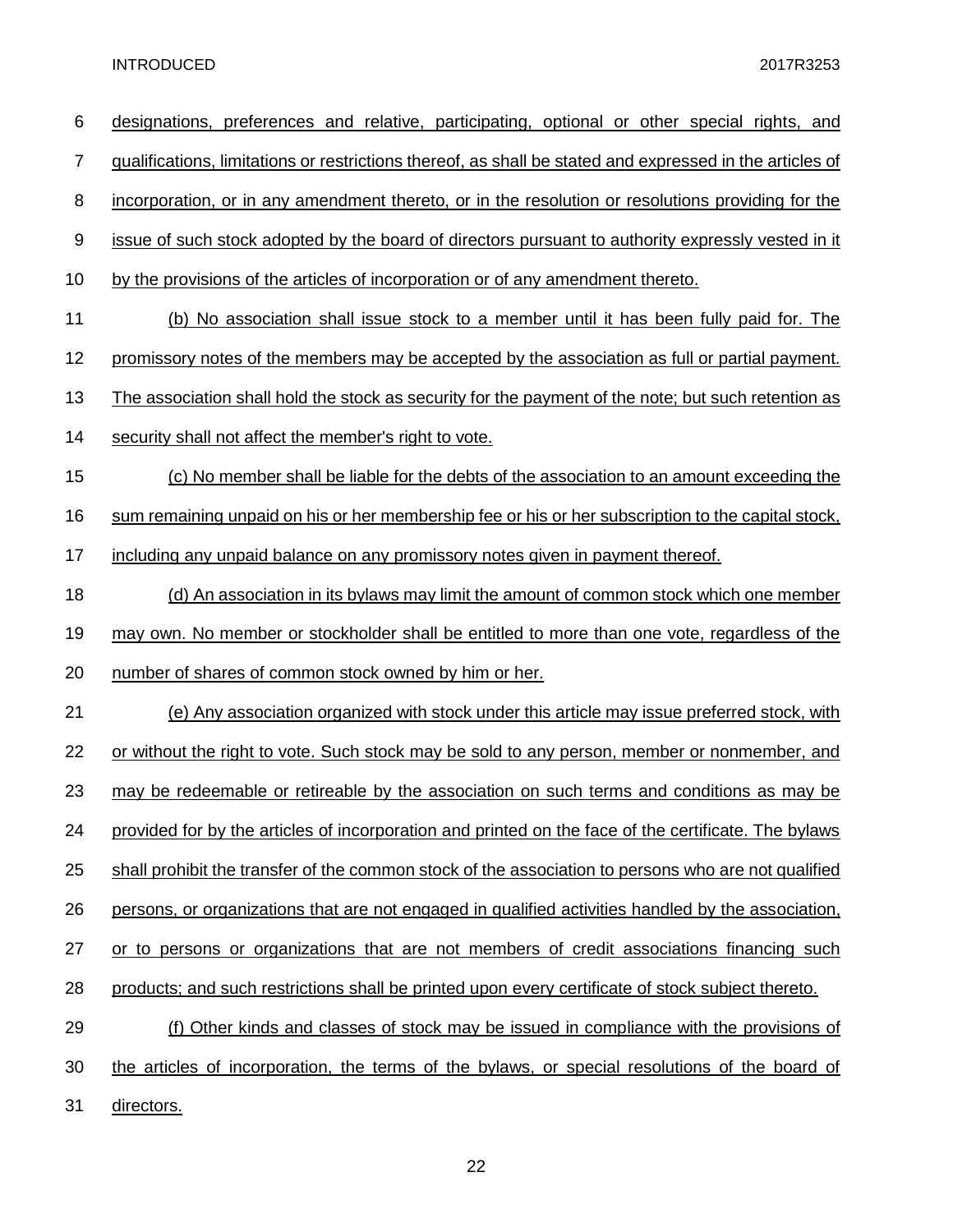| 32             | $(q)$ The association may, at any time, as specified in the bylaws, except when the debts              |
|----------------|--------------------------------------------------------------------------------------------------------|
| 33             | of the association exceed fifty percent of the assets thereof, buy in or purchase its common stock     |
| 34             | at the book value thereof, as conclusively determined by the board of directors, and pay for it in     |
| 35             | cash within one year thereafter.                                                                       |
|                | §31G-2-14. Removal of officer or director.                                                             |
| 1              | Any member may bring charges against an officer or director by filing them in writing with             |
| $\overline{2}$ | the secretary of the association, together with a petition signed by five percent of the members,      |
| 3              | requesting the removal of the officer or director in question. The removal shall be voted upon at      |
| 4              | the next regular or special meeting of the association and, by a vote of a majority of the members,    |
| 5              | the association may remove the officer or director and fill the vacancy. The director or officer       |
| 6              | against whom such charges have been brought shall be informed in writing of the charges                |
| $\overline{7}$ | previous to the meeting and shall have an opportunity at the meeting to be heard in person or by       |
| 8              | counsel and to present witnesses; and the person or persons bringing the charges against him or        |
| 9              | her shall have the same opportunity.                                                                   |
| 10             | In case the bylaws provide for election of directors by districts with primary elections in            |
| 11             |                                                                                                        |
| 12             | each district, then the petition for removal of a director must be signed by twenty percent of the     |
|                | members residing in the district from which he or she was elected. The board of directors must         |
| 13             | call a special meeting of the members residing in that district to consider the removal of the         |
| 14             | director; and by a vote of the majority of the members of that district the director in question shall |
| 15             | be removed from office.                                                                                |
|                | §31G-2-15. Referendum.                                                                                 |
| 1              | Upon demand of one third of the entire board of directors, made immediately and so                     |
| $\mathbf 2$    | recorded, at the same meeting at which the original motion was passed, any matter of policy that       |
| 3              | has been approved or passed by the board must be referred to the entire membership or the              |
| 4              | stockholders for decision at the next special or regular meeting; and a special meeting may be         |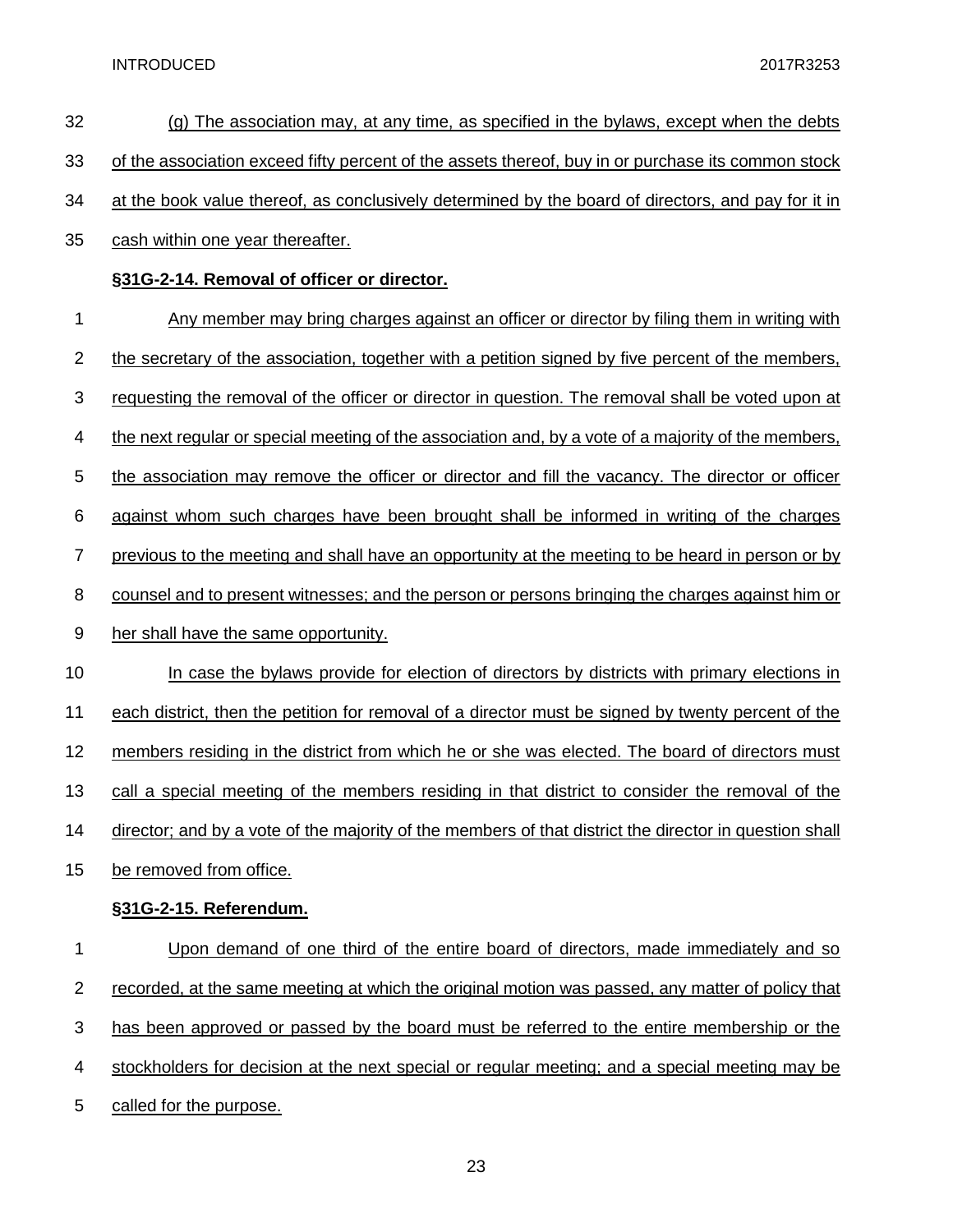#### **§31G-2-16. Marketing contract.**

| 1                | <u>The association and its members may take and execute marketing contracts, requiring the</u>           |
|------------------|----------------------------------------------------------------------------------------------------------|
| $\overline{2}$   | members, for any period of time not over five years, to use, receive or provide all or any specified     |
| 3                | part of an internet service exclusively to or through the association, or any facilities to be created   |
| 4                | by the association. If they contract a sale to the association, it shall be conclusively held that title |
| 5                | to the products, goods and services passes absolutely and unreservedly, except for recorded              |
| 6                | liens, to the association upon delivery, or at any other specified time if expressly and definitely      |
| 7                | agreed in such contract. The contract may provide, among other things, that the association may          |
| 8                | sell or resell the products, goods and services delivered by its members, with or without taking         |
| $\boldsymbol{9}$ | title thereto, and pay over to its members the resale price, after deducting all necessary selling,      |
| 10               | overhead and other costs and expenses, including interest or dividends on stock, not exceeding           |
| 11               | eight percent per annum, and reserves for retiring the stock, if any; and any other proper reserves;     |
| 12               | or any other deductions.                                                                                 |
|                  | §31G-2-17. Remedies for breach of contract.                                                              |
| 1                | The bylaws or the marketing contract may fix, as liquidated damages, specific sums to be                 |
| 2                | paid by the member or stockholder to the association upon the breach by him or her of any                |
| 3                | provision of the marketing contract regarding the sale or delivery or withholding of internet            |
| 4                | services, and may further provide that the member will pay all costs, premiums for bonds,                |
| 5                | expenses and fees, in case the association shall prevail in any action brought by it upon the            |
| 6                | contract; and any such provisions shall be valid and enforceable in the courts of this state; and        |
| 7                | such clauses providing for liquidated damages shall be enforceable as such and shall not be              |
| 8                | regarded as penalties.                                                                                   |
| 9                | In the event of any such breach or threatened breach of such marketing contract by a                     |
| 10               | member, the association shall be entitled to an injunction to prevent the further breach of the          |
| 11               | contract and to a decree of specific performance thereof. Pending the adjudication of such an            |
| 12               | action and upon filing a verified complaint showing the breach or threatened breach, and upon            |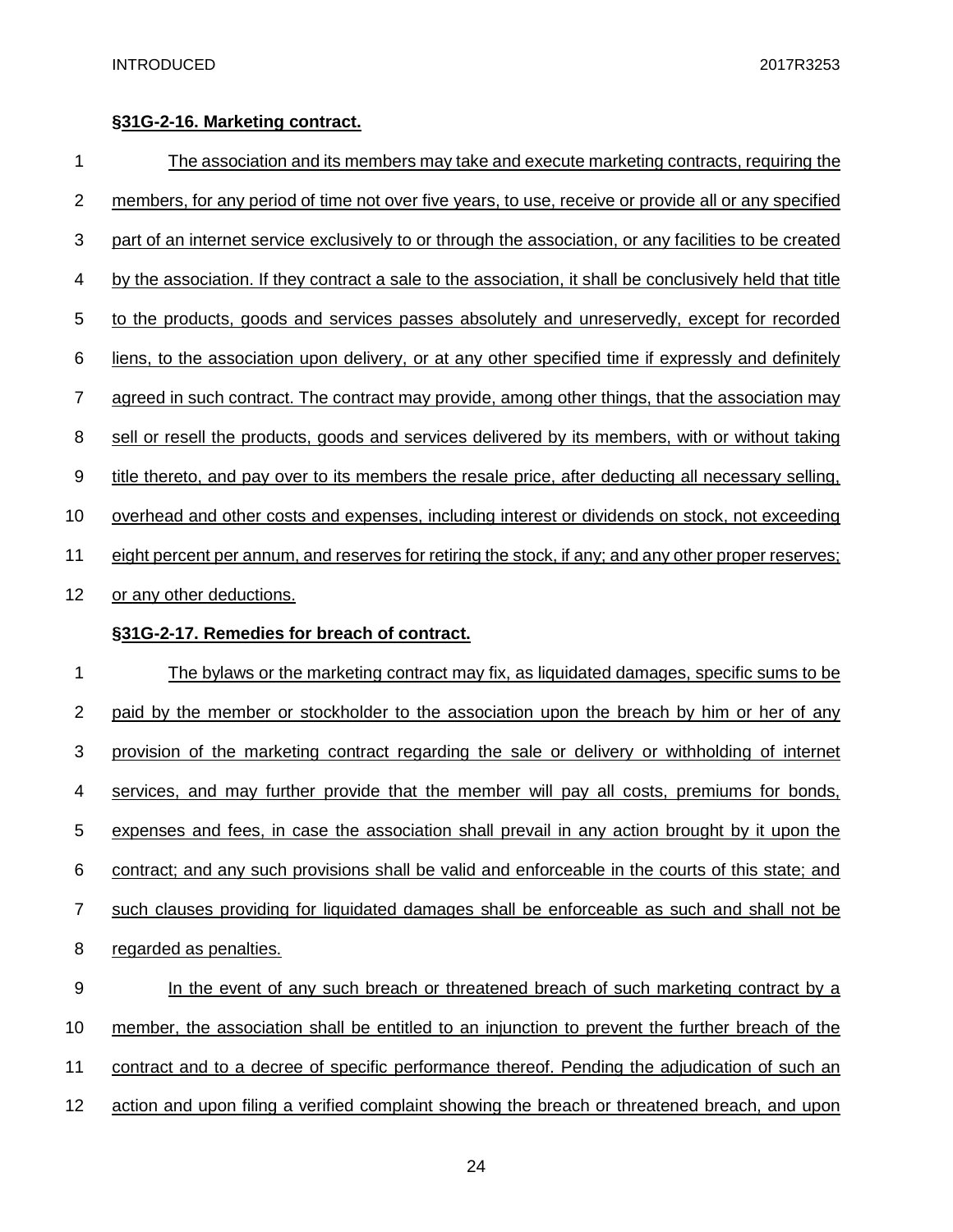filing a sufficient bond, the association may be entitled to a temporary restraining order and preliminary injunction against the member. In any action upon such marketing agreement, it shall be presumed as between the parties that the landowner, landlord or lessor claiming therein so to be is able to control the delivery of internet services produced on his or her land by tenants or others, whose tenancy or possession or work on such land or the terms of whose tenancy or possession or labor thereon were created 19 or changed after execution by the landowner, landlord or lessor of such marketing agreement; and in such actions the foregoing remedies for nondelivery or breach shall lie and be enforceable against such landowner, landlord or lessor. **§31G-2-18. Purchasing property of other associations, persons, firms or corporations.** Whenever an association, organized under this article with preferred capital stock, shall 2 purchase the stock of any property, or any interest in any property, or any person, firm or corporation or association, it may discharge the obligations so incurred, wholly or in part, by exchanging for the acquired interest shares of its preferred capital stock to an amount which at par value would equal the fair market value of the stock or interest so purchased, as determined by the board of directors. In that case the transfer to the association of the stock or interest 7 purchased shall be equivalent to payment in cash for the shares of stock issued. **§31G-2-19. Annual reports.** Each association formed under this article shall prepare an annual report on forms 2 provided by and filed with the Secretary of State pursuant to the requirements of section two-a, article one, chapter fifty-nine of this code. **§31G-2-20. Conflicting laws not to apply; exemptions.** Any provisions of law which are in conflict with this article shall be construed as not applying to the association herein provided for. Any exemptions whatsoever under any and all existing laws applying to agricultural products in the possession or under the control of the individual producer shall apply similarly and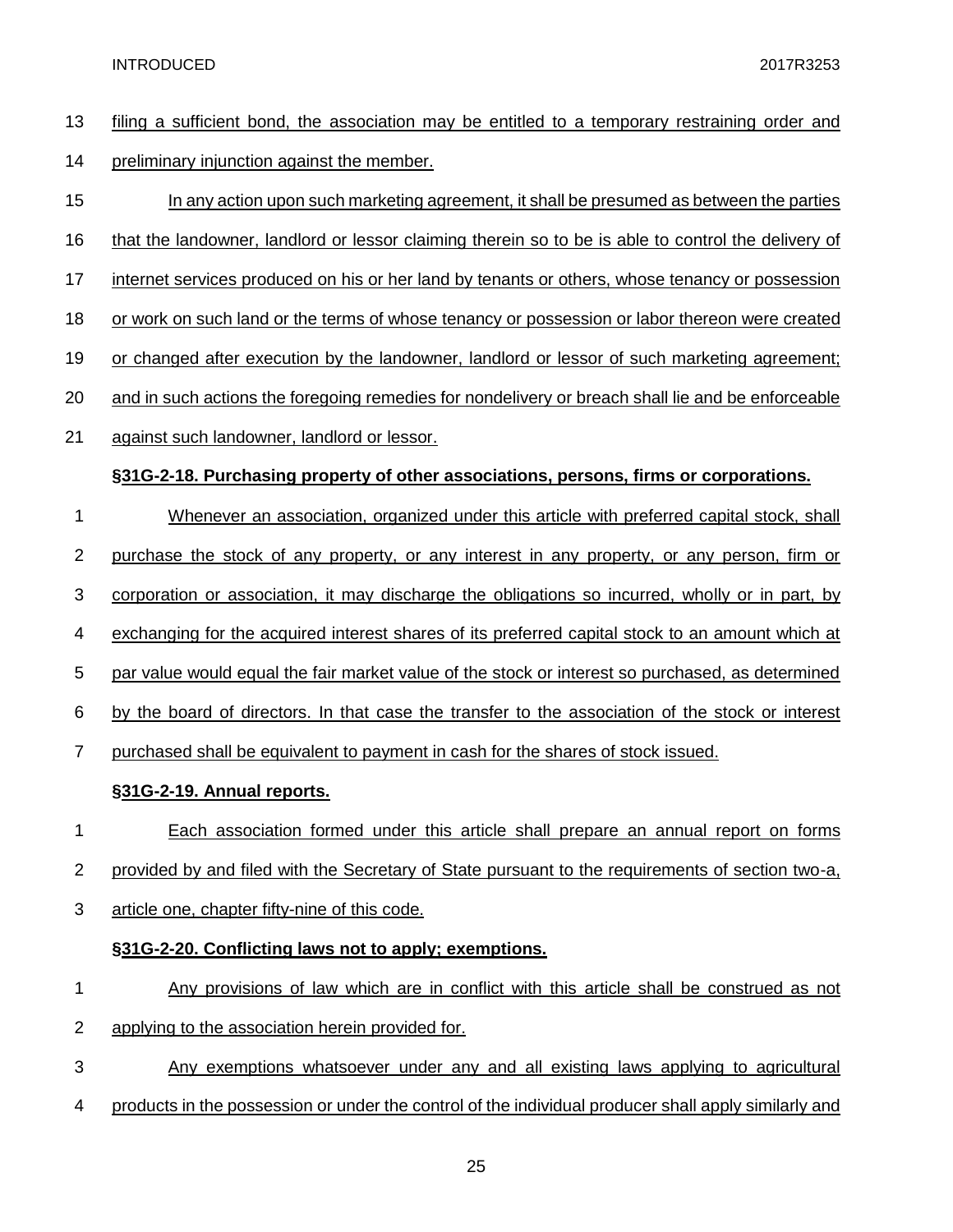completely to such products delivered by its former members, in the possession or under the

#### control of the association.

#### **§31G-2-21. Use of term "cooperative."**

- A cooperative association formed pursuant to this article shall include the words
- "cooperative", "co-operative" or "co-op" in the name, and the words or abbreviations designating
- a corporation.

#### **§31G-2-22. Interest in other corporations or associations.**

- An association may organize, form, operate, own, control, have an interest in, own stock
- of, or be a member of any other corporation or corporations, with or without capital stock, and
- engaged in qualified activities regarding internet services.

#### **§31G-2-23. Contracts and agreements with other associations.**

- 1 Any association may, upon resolution adopted by its board of directors, enter into all necessary and proper contracts and agreements and make all necessary and proper stipulations, agreements and contracts and arrangements with any other cooperative corporation, association or associations, formed in this or in any other state, for the cooperative and more economical carrying on of its business or any part or parts thereof. Any two or more associations may, by agreement between them, unite in employing and using, or may separately employ and use, the same personnel, methods, means and agencies for carrying on and conducting their respective business. **§31G-2-24. Rights and remedies apply to similar associations of other states.** Any corporation or association heretofore or hereafter organized under generally similar
- 2 laws of another state shall be allowed to carry on any proper activities, operations and functions in this state upon compliance with the general regulations applicable to foreign corporations desiring to do business in this state, and all contracts made by or with such associations, which could be made by any association incorporated hereunder, shall be legal and valid and enforceable in this state with all of the remedies set forth in this article.
	-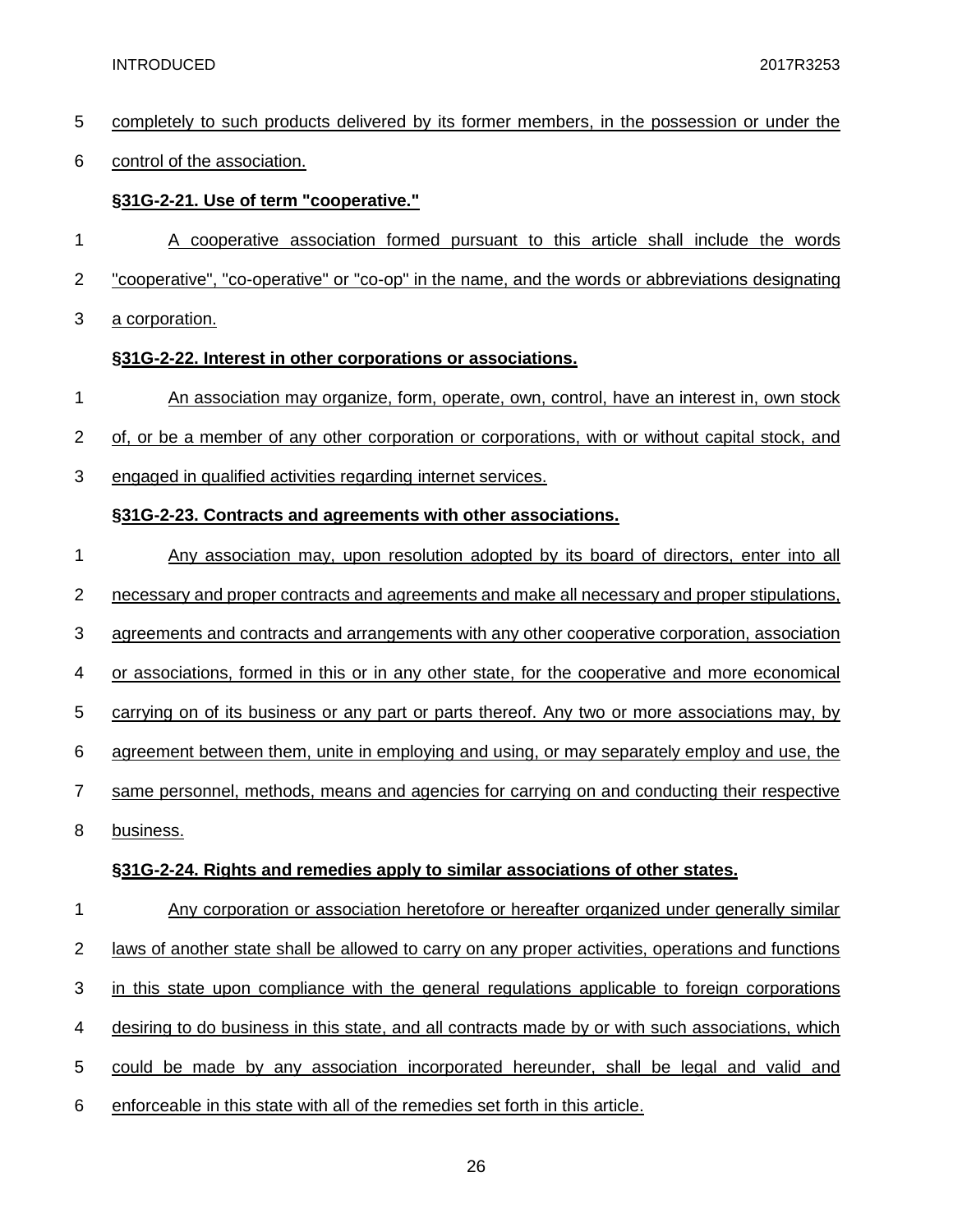#### **§31G-2-25. Associations heretofore organized may adopt provisions of article.**

 Any corporation or association organized in this state under previously existing statutes 2 may, by a majority vote of its stockholders or members, be brought under the provisions of this article by limiting its membership and adopting the other restrictions as provided herein. It shall make out in duplicate a statement signed and sworn to by its directors to the effect that the corporation or association has, by a majority vote of the stockholders or members, decided to accept the benefits and be bound by the provisions of this article and has authorized all changes accordingly. Articles of incorporation shall be filed as required in section six, except that they shall be signed by the members of the then board of directors. The filing fee shall be the same as for filing an amendment to articles of incorporation. Where any association may be incorporated under this article, all contracts made prior to 11 April 18, 1923, by or on behalf of such association by the promoters thereof in anticipation of its becoming incorporated under the laws of this state, whether or not such contracts be made by or 13 in the name of some corporation organized elsewhere, and when they would have been valid if entered into subsequent to such date, shall be held valid as if made after such date. **§31G-2-26. Liability as to delivery of products in violation of marketing agreements.** 1 Any person who solicits, persuades or permits any member of any association organized hereunder to breach his or her marketing contract with the association or one association with another, by accepting or receiving such member's products for sale or for auction or for display for sale, contrary to the terms of any marketing agreement of which such person has knowledge or notice, shall be liable to the association aggrieved in a civil suit for damages therefor. Courts of equity shall have jurisdiction to enjoin further breaches of such contract. **§31G-2-27. Associations to be deemed not in restraint of trade.** No association organized under this article and complying with the terms thereof shall be deemed to be a conspiracy or a combination in restraint of trade or an illegal monopoly or an attempt to lessen competition or to fix prices arbitrarily; nor shall the marketing contract and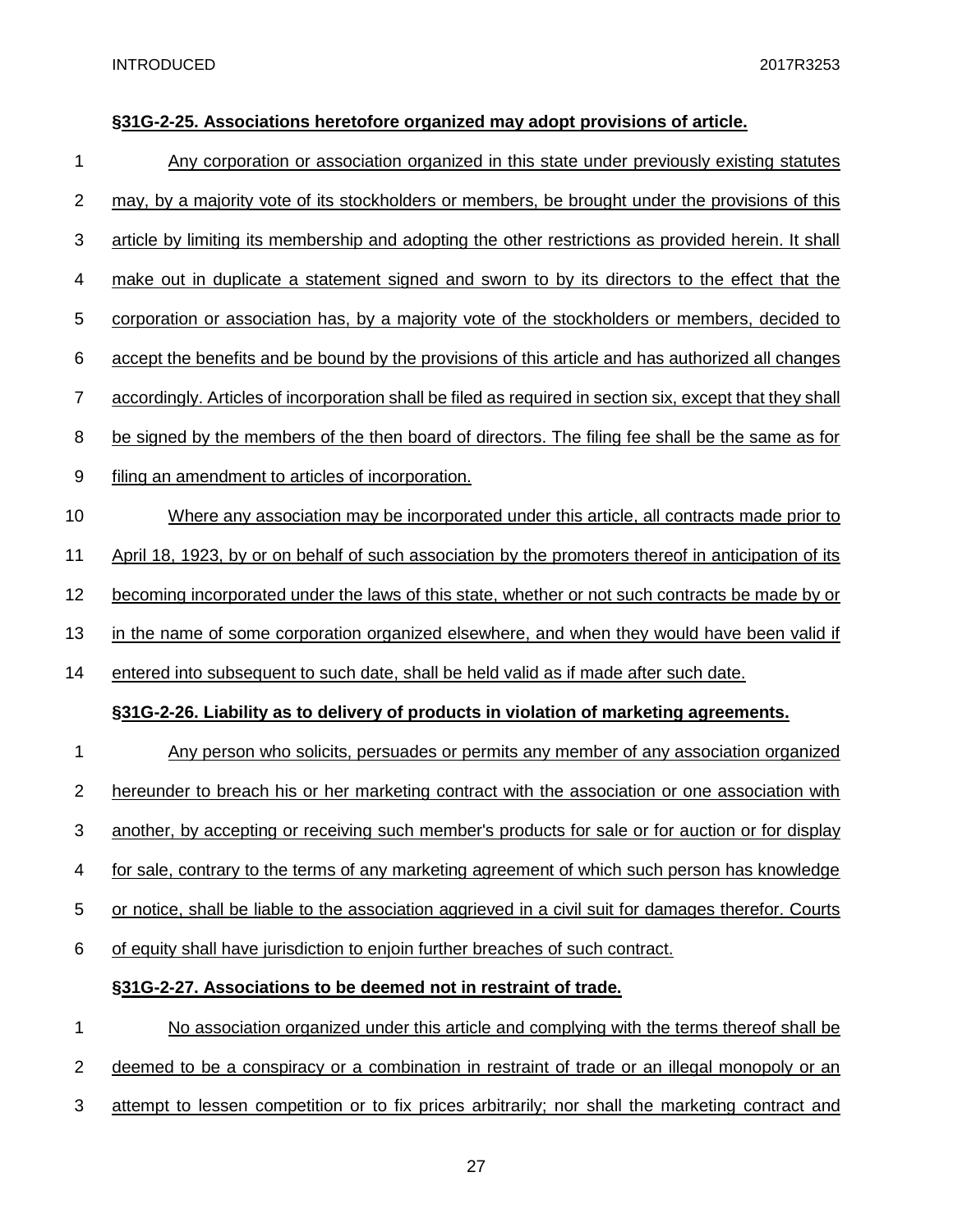- agreements between the association and its members or any agreements authorized in this article
- be considered illegal as such or in unlawful restraint of trade or as part of a conspiracy or
- combination to accomplish an improper or illegal purpose.

#### **§31G-2-28. Application of business corporation laws; nonprofit corporation laws.**

- The provisions of the business corporation laws in chapter thirty-one-d or the nonprofit
- corporation laws in chapter thirty-one-e of this code and all powers and rights thereunder shall
- apply to the associations organized under this article and may be used by them, except when the
- provisions are in conflict with or inconsistent with the express provisions of this article.

#### **ARTICLE 3. CONDUIT INSTALLATION; MICROTRENCHING.**

#### **§31G-3-1. Definitions.**

- "Microtrenching" means a technique of deploying cables, including specifically for
- broadband networks, using a cutting wheel to cut a trench with smaller dimensions than can be
- achieved with conventional trench digging equipment; with the trench dimensions being no
- greater than six inches in width, and a maximum depth of one foot.

#### **§31G-3-2. Microtrenching permitted; notification.**

- (a) An entity may perform microtrenching to the extent allowed by a permit issued by the
- appropriate municipality, county or state agency.
- (b) An entity must install conduit in a way that will readily permit another owner to add
- length to the microtrenching by connecting its own conduit to the first owner's conduit. Where an
- owner connects its own conduit to another owner's previously installed conduit, the owner must
- install conduit that has the same number of pathways or pipes as the previous owner's conduit.
- (c) An entity must install a vacant conduit of the same size as its own conduit when
- 8 performing microtrenching operations. Other entities desiring use of conduit in the same area may
- make use of this vacant conduit upon application.
- 10 (d) When applying for a permit an entity must notify the appropriate agency of the intended
- 11 dates of the start and completion of microtrenching construction. Notification must be made on a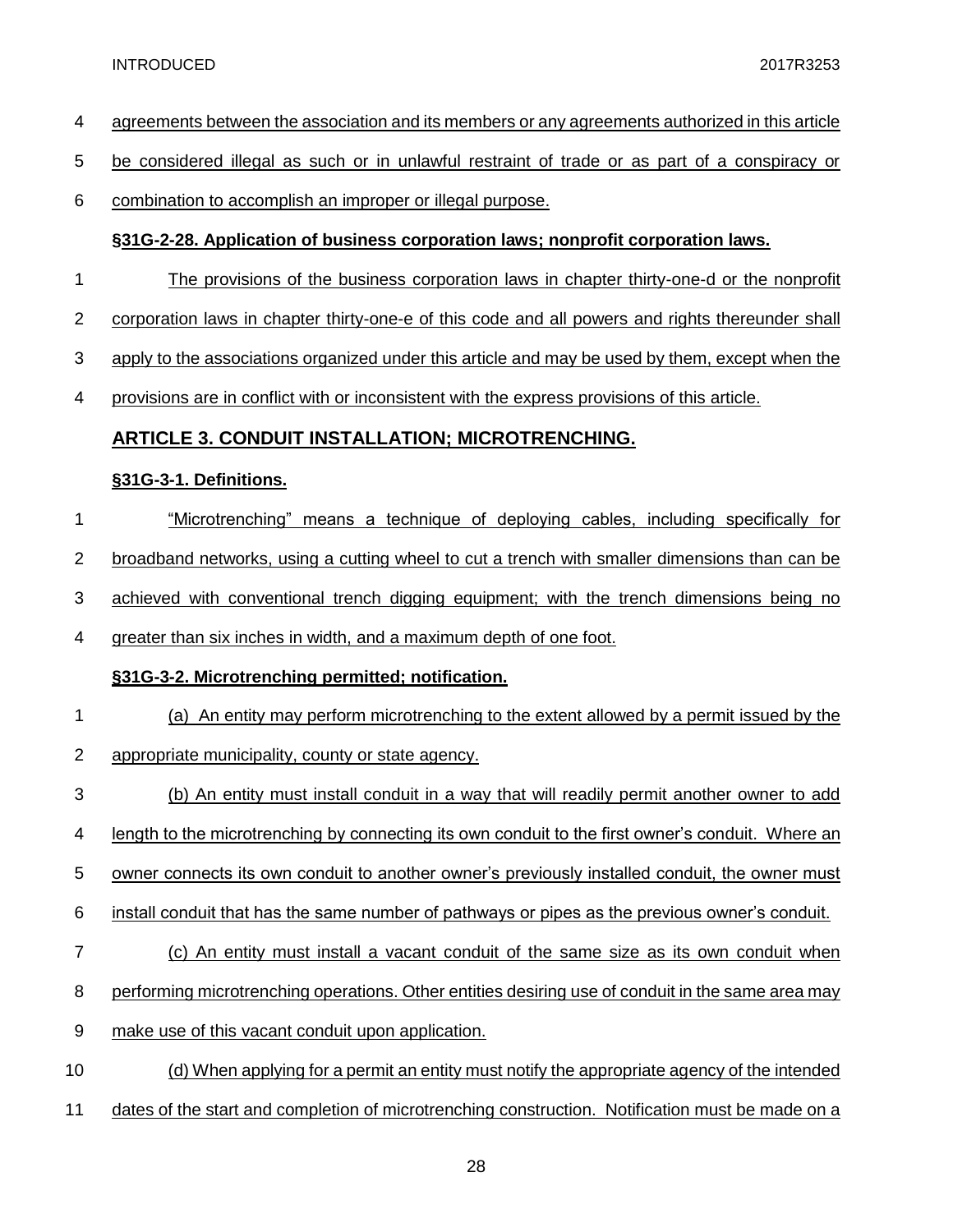- form and in a format prescribed by the agency. The entity shall submit the following documents
- 13 to the agency:
- (1) Proof of insurance; and
- (2) An indemnification agreement prepared by the agency
- (e) Promptly after completion of microtrenching construction, but no longer than forty
- calendar days after issuance of the permit for microtrenching, the entity must file a document with
- 18 the appropriate agency containing the following information:
- (1) An "as-built" drawing of the conduit installed. The "as-built" drawing will be treated as
- proprietary and confidential, to the extent permitted by law.
- (2) A map showing the street location of the conduit including the side of the street the
- conduit is on, the beginning and ending points of the conduit, the number of ducts in the conduit,
- 23 and the number of ducts of excess capacity in the conduit. The map must accurately reflect the
- 24 addresses of buildings that are passed by the conduit.

#### **ARTICLE 4. MAKE-READY POLE ACCESS**

#### **§31G-4-1. Definitions.**

- As used in this article, the following terms are defined as follows:
- (1) "Attacher" means any person, corporation, or other entity or their agents or contractors
- seeking to permanently or temporarily fasten or affix any type of equipment, antenna, line or
- facility of any kind to a utility pole in the right of way or its adjacent ground space.
- (2) "Attachment Application" means the application made by an Attacher to a Pole Owner
- for attachment of equipment, antenna, line or facility of any kind to a utility pole.
- (3) "Make Ready Costs" means the costs incurred by an Attacher associated with the
- 8 transfer of the facilities, antenna, lines or equipment of a Pre-Existing Third Party User,
- undertaken by an Attacher to enable attachment to the utility pole or similar structure. Make-
- Ready Costs that are to be paid by an Attacher include, without limitation, all costs and expenses
- 11 to relocate or alter the attachments or facilities of any Pre-Existing Third Party User as may be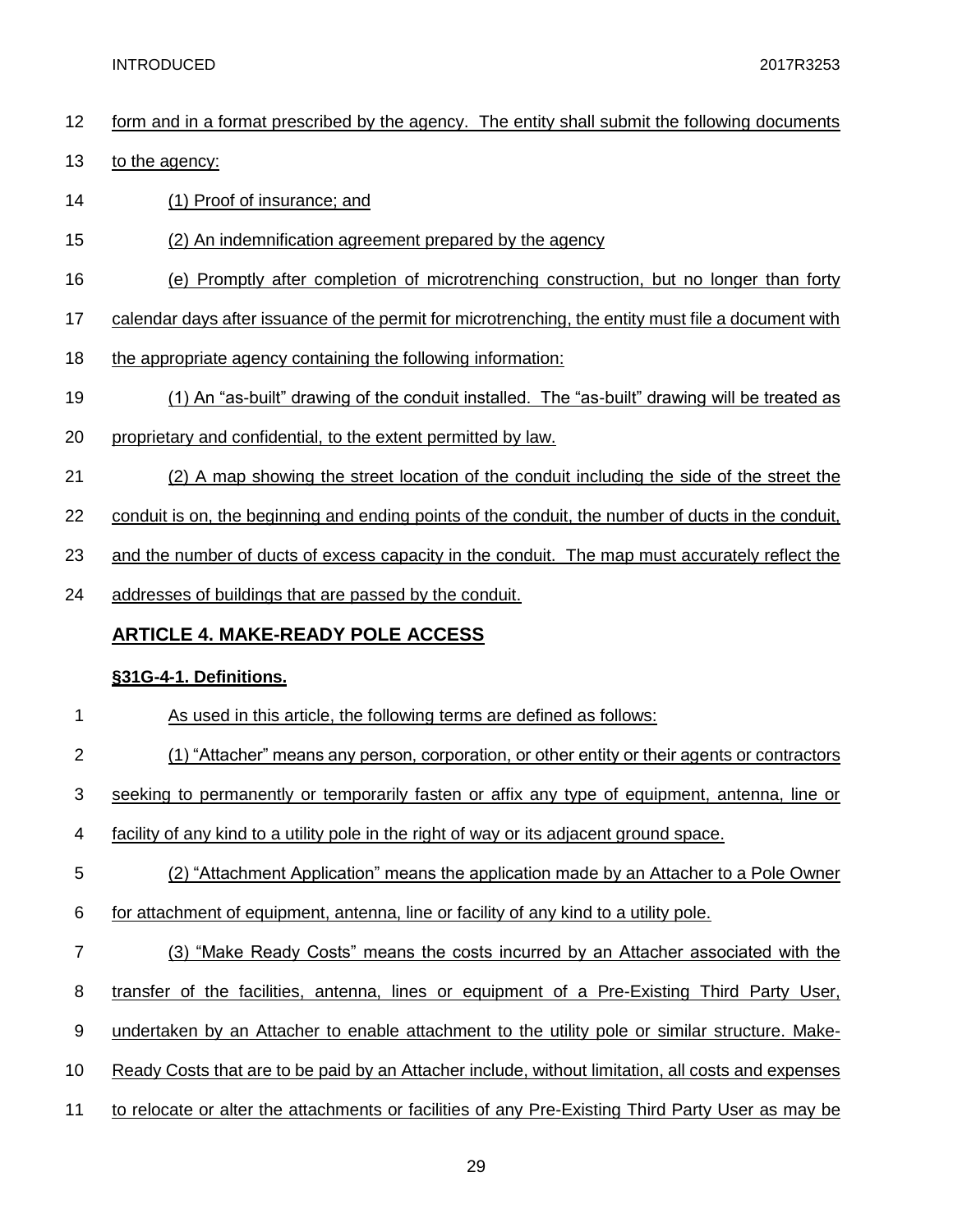| 12                        | necessary to accommodate an Attacher's attachment.                                                         |
|---------------------------|------------------------------------------------------------------------------------------------------------|
| 13                        | (4) "Pole Owner" means a person, corporation or entity having ownership of a pole or                       |
| 14                        | similar structure in the right of way to which utilities, including without limitation, electric and       |
| 15                        | communications facilities, are located or may be located whether such ownership is in fee simple           |
| 16                        | or by franchise.                                                                                           |
| 17                        | (5) "Pre-Existing Third Party User" means the owner of any currently operating facilities,                 |
| 18                        | antenna, lines or equipment on a pole or its adjacent ground space in the right of way.                    |
|                           | §31G-4-2. Attachment to third party facilities.                                                            |
| 1                         | (a) Upon approval of an Attachment Application, an Attacher may relocate or alter the                      |
| $\overline{2}$            | <u>attachments or facilities of any Pre-Existing Third Party User as may be necessary to</u>               |
| $\ensuremath{\mathsf{3}}$ | accommodate an Attacher's attachment using Pole Owner approved contractors; provided,                      |
| 4                         | however, that an Attacher will not effectuate a relocation or alteration of a Pre-Existing Third Party     |
| 5                         | User's facilities that causes or would reasonably be expected to cause a customer outage without           |
| 6                         | first providing thirty days prior written notice to the Pre-Existing Third Party User.                     |
| $\overline{7}$            | (b) In the event the Pre-Existing Third Party Users of such other facilities fail to transfer or           |
| 8                         | rearrange their facilities within thirty days from receipt of notice of relocation or alteration of a Pre- |
| $\boldsymbol{9}$          | <b>Existing Third Party User's facilities that causes or would reasonably be expected to cause a</b>       |
| 10                        | customer outage, an Attacher may undertake such work.                                                      |
| 11                        | (c) Within thirty (30) days of the completion of any relocation or alteration, an Attacher                 |
| 12                        | shall send notice of the move and as-built reports to the Pre-Existing Third Party User and the            |
| 13                        | owner(s) of all poles or other structures on which such relocations or alterations were made. The          |
| 14                        | as-built reports shall include a unique field label identifier, and an address or coordinates.             |
| 15                        | (d) Upon receipt of the as-built reports, the Pre-Existing Third Party User and pole or                    |
| 16                        | structure owner(s) may conduct an inspection within fourteen days at an Attacher's expense. An             |
| 17                        | Attacher shall pay the actual, reasonable, and documented expenses incurred by the Pre-Existing            |
| 18                        | Third Party User and pole or structure owner(s) for the inspection. If any such relocation or              |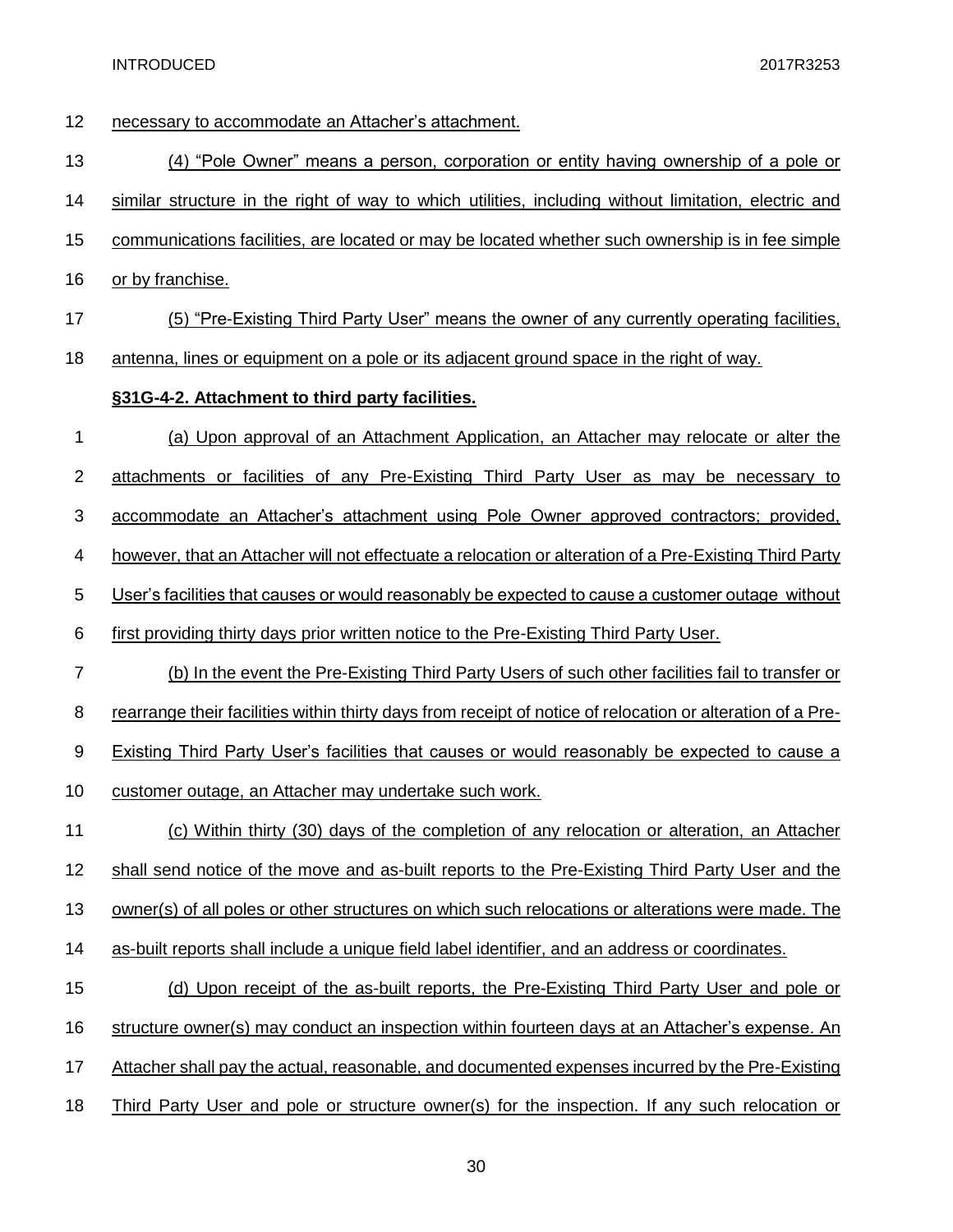| 19             | alteration results in the facilities of the Pre-Existing Third Party User on the pole or other structure |
|----------------|----------------------------------------------------------------------------------------------------------|
| 20             | failing to conform with the applicable safety Pole Owner's standards, the Pre-Existing Third Party       |
| 21             | User shall, within seven days of the inspection, notify an Attacher of such failure to conform.          |
| 22             | (e) In a notice, the Pre-Existing Third Party User will elect to either:                                 |
| 23             | (1) Perform the correction itself and bill the Attacher for the actual, reasonable and                   |
| 24             | documented costs of the correction, or                                                                   |
| 25             | (2) Instruct the Attacher to correct such conditions at Attacher's expense. Any post-                    |
| 26             | inspection corrections performed by the Attacher must be completed within thirty days of such            |
| 27             | notification.                                                                                            |
| 28             | (f) As a condition of exercising the ability to relocate, rearrange, or alter a Pre-Existing             |
| 29             | Third Party User's facilities pursuant to this section, an Attacher shall indemnify, defend and hold     |
| 30             | harmless the owner or owners of all poles or other structures on which such relocation,                  |
| 31             | rearrangement or alteration takes place, the affiliates of such owner or owners, and the officers,       |
| 32             | directors and employees of such owner or owners and their affiliates (each an "Indemnitee") from         |
| 33             | and against all third party damage, loss, claim, demand, suit, liability, penalty or forfeiture of every |
| 34             | kind and nature, including, but not limited to, costs and expenses of defending against the same,        |
| 35             | payment of any settlement or judgment therefor and reasonable attorney's fees, that are actually         |
| 36             | and reasonably incurred by an Indemnitee, by reason of any claim by an affected Pre-Existing             |
| 37             | Third Party User or any person or entity claiming through such Pre-Existing Third Party User             |
| 38             | arising from such relocation, rearrangement or alteration.                                               |
|                | §31G-4-3. Exceptions.                                                                                    |
| 1              | (a) Notwithstanding any provision of this code to the contrary, the provisions of this article           |
| $\overline{2}$ | shall not apply to:                                                                                      |
| 3              | (1) Facilities located above the "Communication Worker Safety Zone" as such term is                      |
| 4              | defined in the National Electrical Safety Code; or                                                       |
| 5              | (2) Any electric supply facilities wherever located.                                                     |
|                |                                                                                                          |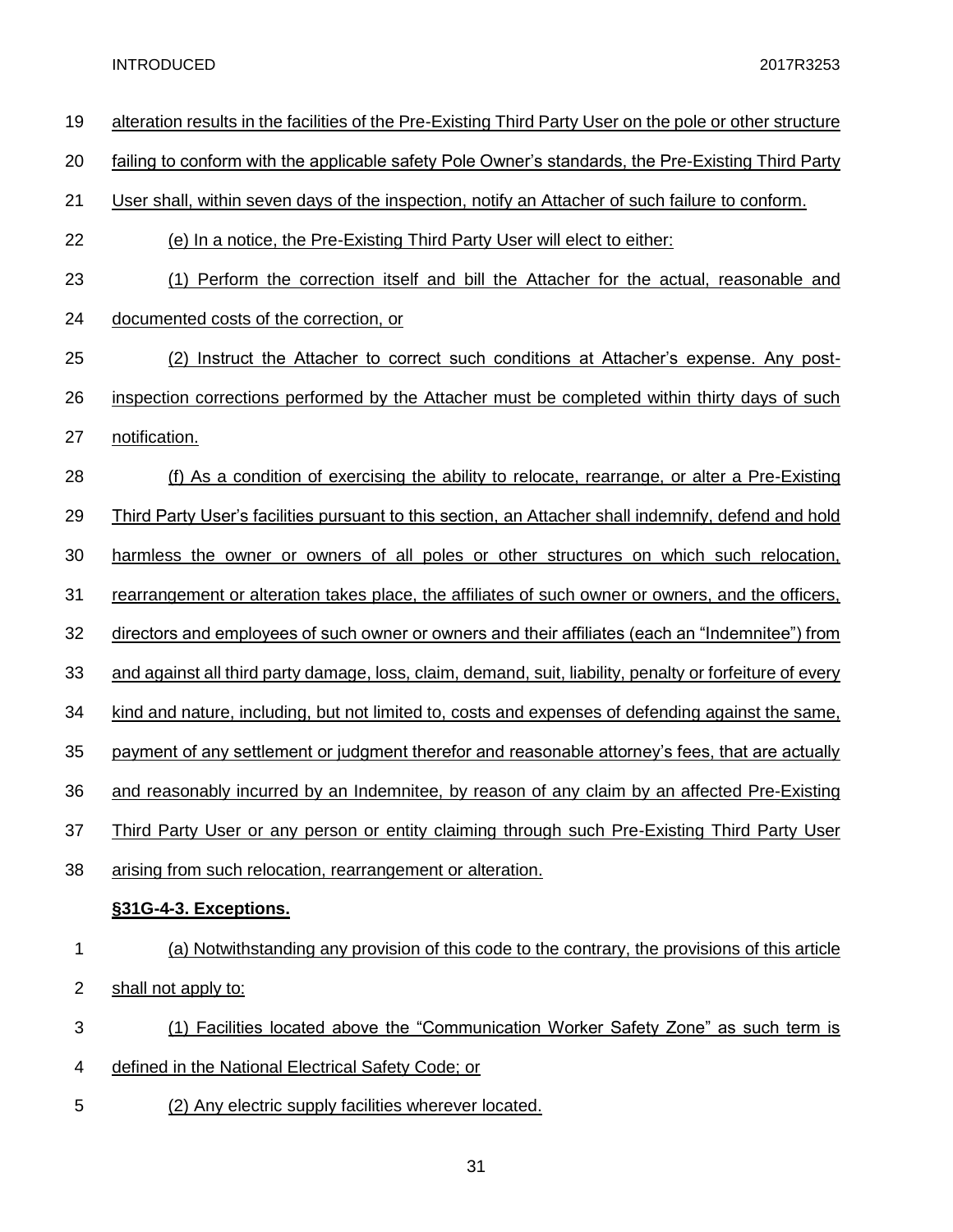| 6              | (b) This article does not authorize any activity requiring an electric supply outage.                  |
|----------------|--------------------------------------------------------------------------------------------------------|
|                | ARTICLE 5. ADVERTISEMENT AND CONTRACTING FOR INTERNET DATA                                             |
|                | <u>SPEEDS.</u>                                                                                         |
|                | §31G-5-1. Definitions.                                                                                 |
| 1              | As used in this article, the following terms are defined as follows:                                   |
| $\overline{2}$ | (1) "Advertise" means the publication, dissemination or circulation of any matter, oral or             |
| 3              | written, including labeling, which tends to induce, directly or indirectly, any person to enter into   |
| 4              | any obligation, sign any contract or acquire any title or interest in any goods or services.           |
| 5              | (2) "Contract term" means a provision, element or term that is part of an agreement                    |
| 6              | between a person and an internet service provider for a service or product.                            |
| $\overline{7}$ | (3) "Downstream data rate" means the transmission speed from the service provider                      |
| 8              | source to the end-user.                                                                                |
| 9              | (4) "Internet Service Provider" means a person or entity engaged in the business of                    |
| 10             | providing computer communications through, or access to, the internet.                                 |
| 11             | (5) "Person" means a natural person or a legal entity, including, without limitation, an               |
| 12             | individual, partnership, limited liability company, association, trust or corporation.                 |
| 13             | (6) "Upstream data rate" means the transmission speed from the end-user to the service                 |
| 14             | provider source.                                                                                       |
|                | §31G-5-2. Prohibited conduct.                                                                          |
| 1              | (a) It shall be unlawful for any internet service provider to advertise, or to include as a            |
| $\overline{2}$ | contract term, the downstream data rate or upstream data rate service solely in terms of the           |
| 3              | maximum anticipated data rate or as an "up to" speed. When an internet service provider desires        |
| 4              | to advertise, or include as a contract term, the data rate for a particular service, the advertisement |
| 5              | or contract term shall specify the minimum data rate to be provided as part of the service.            |
| 6              | (b) A violation of subsection (a) of this section shall be deemed an unfair or deceptive act           |